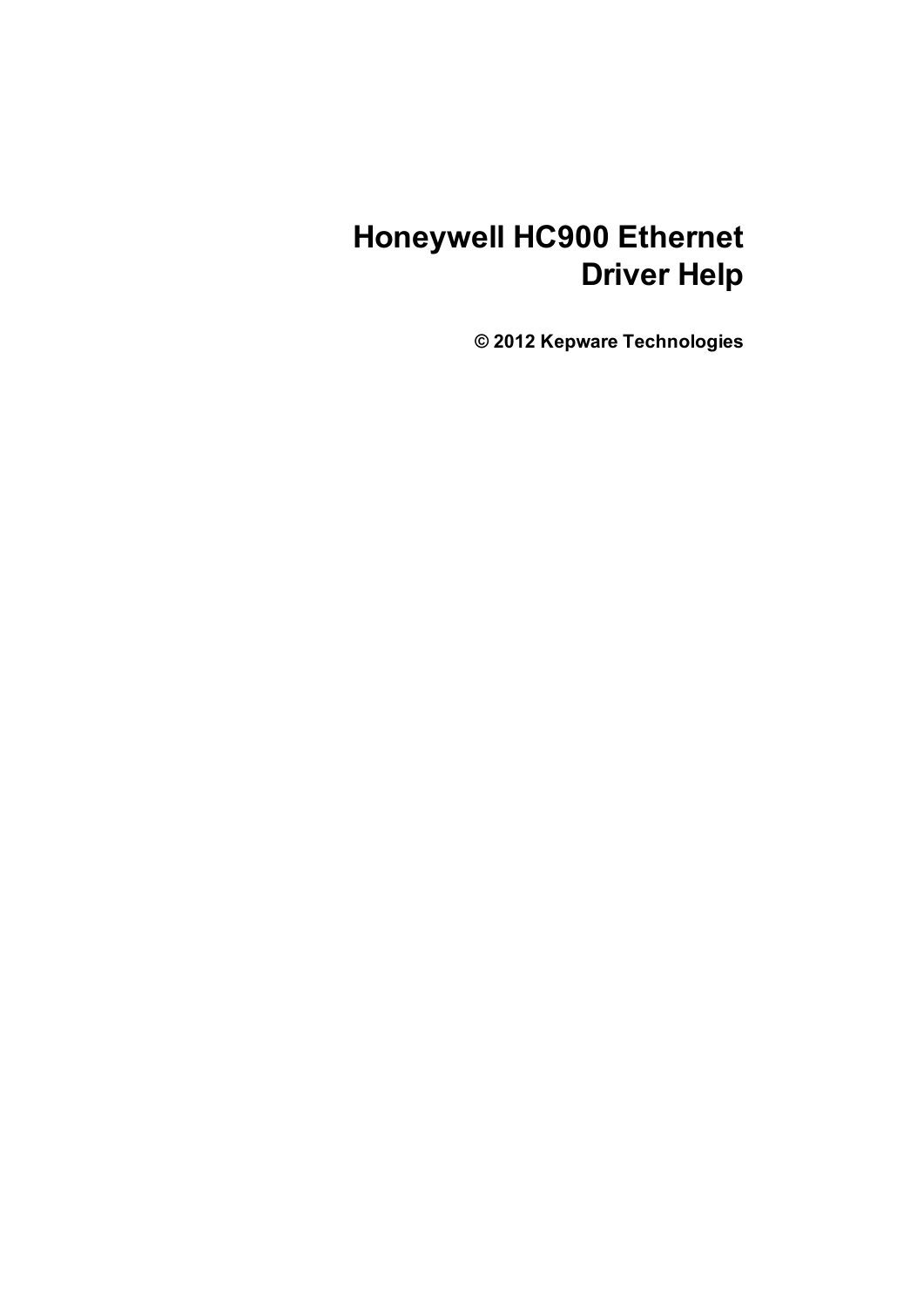# <span id="page-1-0"></span>**Table of Contents**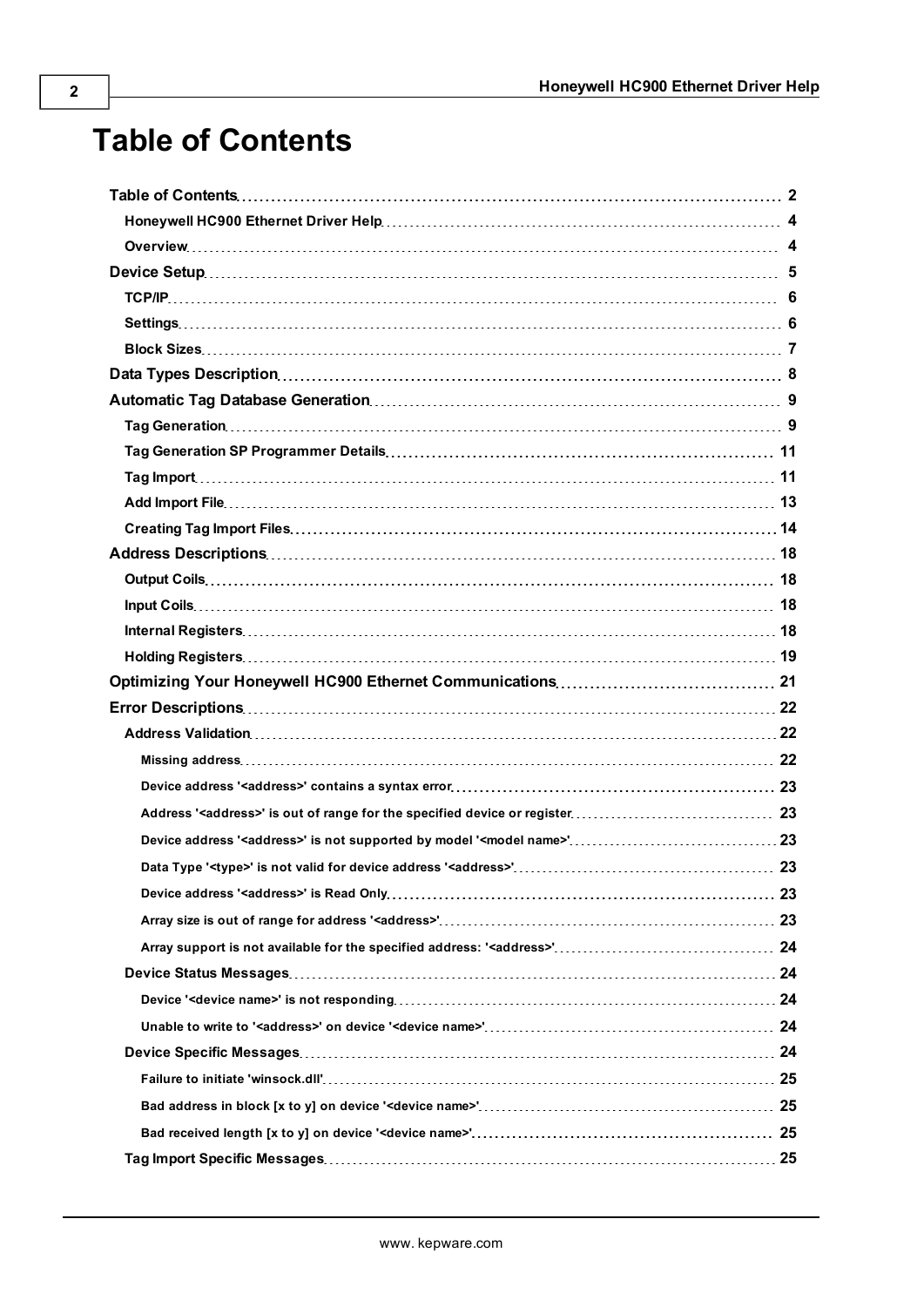|                                                                                                                             | 25 |
|-----------------------------------------------------------------------------------------------------------------------------|----|
|                                                                                                                             |    |
|                                                                                                                             |    |
|                                                                                                                             |    |
| Invalid tag name ' <name>' (field <field>, record <record>) could not be coerced into valid name 26</record></field></name> |    |
|                                                                                                                             |    |
|                                                                                                                             |    |
|                                                                                                                             |    |
|                                                                                                                             |    |
|                                                                                                                             |    |
|                                                                                                                             |    |
|                                                                                                                             |    |
|                                                                                                                             |    |
|                                                                                                                             |    |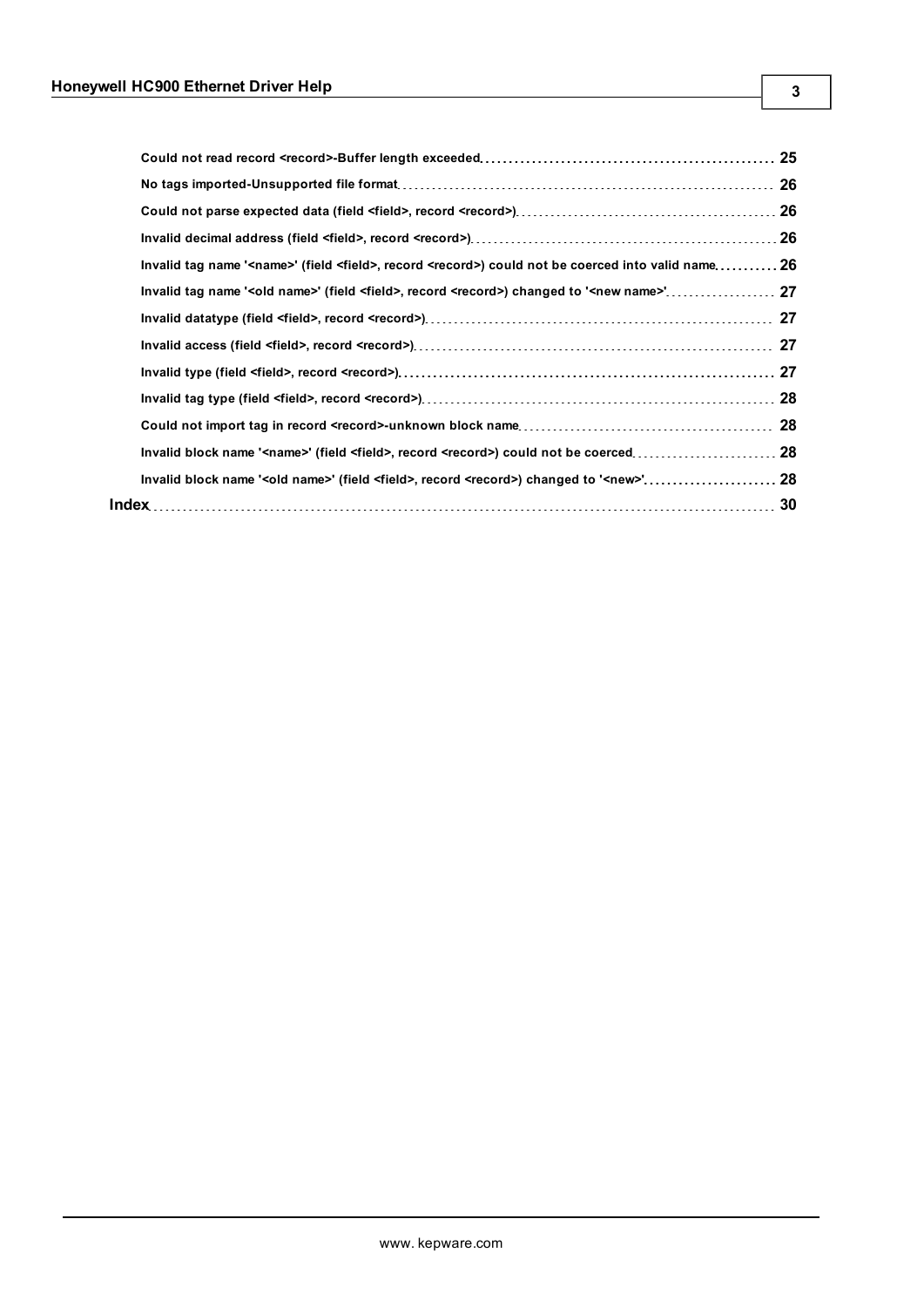## <span id="page-3-0"></span>**Honeywell HC900 Ethernet Driver Help**

Help version 1.022

#### **CONTENTS**

#### **[Overview](#page-3-1)**

What is the Honeywell HC900 Ethernet Driver?

#### **[Device](#page-4-0) [Setup](#page-4-0)**

How do I configure a device for use with this driver?

#### **[Data](#page-7-0) [Types](#page-7-0) [Description](#page-7-0)**

What data types does the Honeywell HC900 Ethernet driver support?

#### **[Automatic](#page-8-0) [Tag](#page-8-0) [Database](#page-8-0) [Generation](#page-8-0)**

How can I easily configure tags for the Honeywell HC900 Ethernet driver?

#### **[Address](#page-17-0) [Descriptions](#page-17-0)**

How do I reference a data location in a Honeywell HC900 Ethernet device?

**[Optimizing](#page-20-0) [Your](#page-20-0) [Honeywell](#page-20-0) [HC900](#page-20-0) [Ethernet](#page-20-0) [Communications](#page-20-0)** How do I get the best performance from the Honeywell HC900 Ethernet driver?

#### **[Error](#page-21-0) [Descriptions](#page-21-0)**

<span id="page-3-1"></span>What error messages does the Honeywell HC900 Ethernet driver produce?

#### **Overview**

The Honeywell HC900 Ethernet Driver provides an easy and reliable way to connect Honeywell HC900 Ethernet controllers to OPC Client applications, including HMI, SCADA, Historian, MES, ERP and countless custom applications. It is intended for use with Honeywell HC900 Hybrid Controllers and similar devices.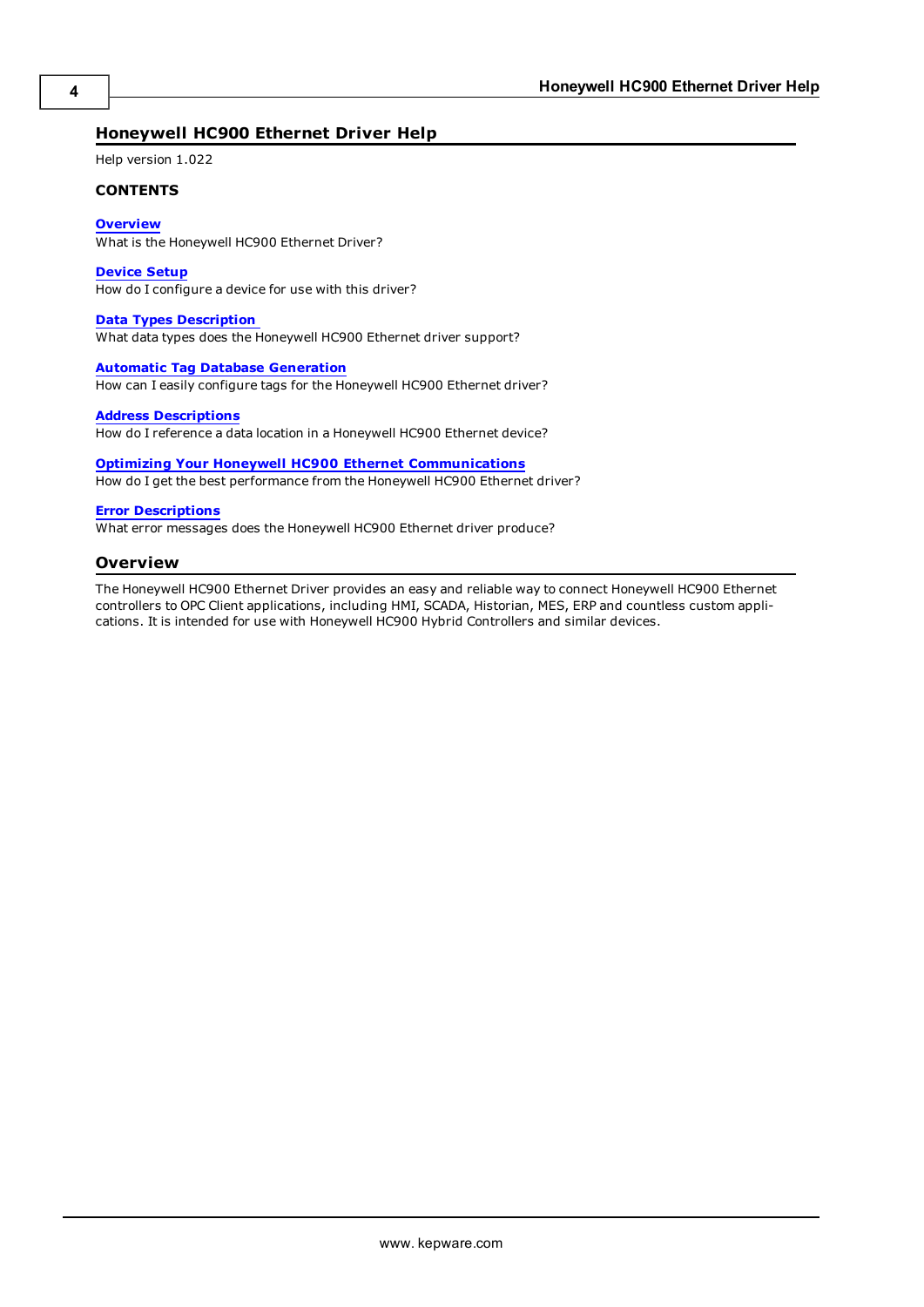## <span id="page-4-0"></span>**Device Setup**

## **Supported Devices**

HC900 Hybrid Controller

### **Communication Protocol**

Modbus Ethernet using Winsock V1.1 or higher.

#### **Connection Timeout**

This parameter specifies the time that the driver will wait for a connection to be made with a device. Depending on network load, the connect time may vary with each connection attempt. The default setting is 3 seconds. The valid range is 1 to 60 seconds.

## **Request Timeout**

This parameter specifies the time that the driver will wait on a response from the device before giving up and going on to the next request. Longer timeouts only affect performance if a device is not responding. The default setting is 1000 milliseconds. The valid range is 50 to 30000 milliseconds.

#### **Retry Attempts**

This parameter specifies the number of times the driver will retry a message before giving up and going on to the next message. The default setting is 3 retries. The valid range is 1 to 10.

#### **Device ID (PLC Network Address)**

The Device ID is used to specify the device IP in standard YYY.YYY.YYY.YYY format.

#### **Maximum Number of Channels and Devices**

The maximum number of supported channels is 16. The maximum number of supported devices is 8192.

#### **Cable Diagrams**





8-pin RJ45



**Crossover Cable** 

## **Note:** When a failure occurs during operation, the driver will post error messages.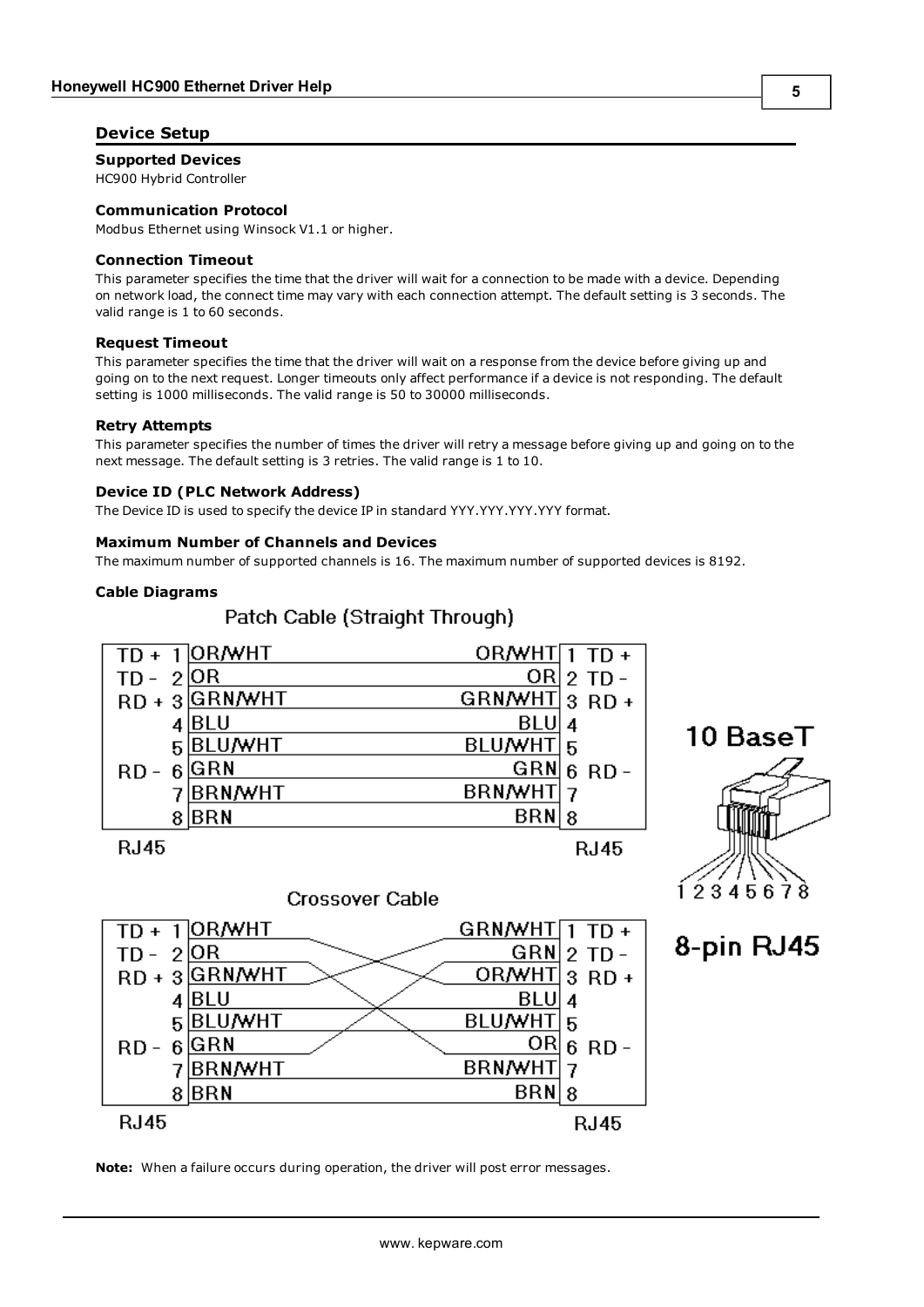## <span id="page-5-0"></span>**TCP/IP**

In order to use this driver, TCP/IP must be properly installed. For information on TCP/IP setup, refer to the Windows documentation.

#### **Port**

| <b>Device Properties</b><br>$\vert x \vert$ |                         |     |                                 |  |                      |  |
|---------------------------------------------|-------------------------|-----|---------------------------------|--|----------------------|--|
| Settings<br>General                         | <b>Blocks</b><br>Timing |     | Tag Generation<br>Auto-Demotion |  | Tag Import<br>TCP/IP |  |
|                                             |                         |     |                                 |  |                      |  |
|                                             | Port:                   | 502 |                                 |  |                      |  |
|                                             |                         |     |                                 |  |                      |  |
|                                             |                         |     |                                 |  |                      |  |
|                                             |                         |     |                                 |  |                      |  |
|                                             |                         |     |                                 |  |                      |  |
| 0K                                          | Cancel                  |     | Apply                           |  | Help                 |  |

This parameter specifies the TCP/IP port number that the remote device is configured to use. The default port number is 502.

#### <span id="page-5-1"></span>**Settings**

#### **First Word Low in 32 Bit Data Types (Float)**

Two consecutive register addresses are used for 32-bit data types (such as Floats). Users can specify whether the driver should treat the contents of the first register as the low or high word in 32-bit values. The HC900 can be configured to use a number of Double Register Formats. The formats are as follows.

| <b>Format</b> | <b>Description</b>                          | <b>Byte Order</b> |
|---------------|---------------------------------------------|-------------------|
| $FPB*$        | Floating Point Big Endian                   | 4, 3, 2, 1        |
| FP BB         | Floating Point Big Endian with byte-swap    | 3, 4, 1, 2        |
| FP L          | Floating Point Little Endian                | 1, 2, 3, 4        |
| $FP$   $R**$  | Floating Point Little Endian with byte-swap | 2, 1, 4, 3        |

\*Honeywell default.

\*\*Modbus standard.

### **Examples of Data in FP B Format**

| Value (decimal) | Value (hex) | <b>Register N</b> |      | <b>Register N+1</b> |      |
|-----------------|-------------|-------------------|------|---------------------|------|
|                 |             | Hiah              | Low  | <b>High</b>         | Low  |
| 100.0           | 0x42C80000  | 0x42              | 0xC8 | 0x00                | 0x00 |
| 55.32           | 0x425D47AE  | 0x42              | 0x5D | 0x47                | 0xAE |
| 2.0             | 0x40000000  | 0x40              | 0x00 | 0x00                | 0x00 |
| 1.0             | 0x3F800000  | 0x3F              | 0x80 | 0x00                | 0x00 |
| $-1.0$          | 0xBF800000  | 0xBF              | 0x80 | 0x00                | 0x00 |

**Note:** If this device property is left unchecked, the driver will use the Honeywell default FP B. If checked, the FP LB format will be used. The driver does not currently support the Honeywell "FP BB" and "FP L" double register formats.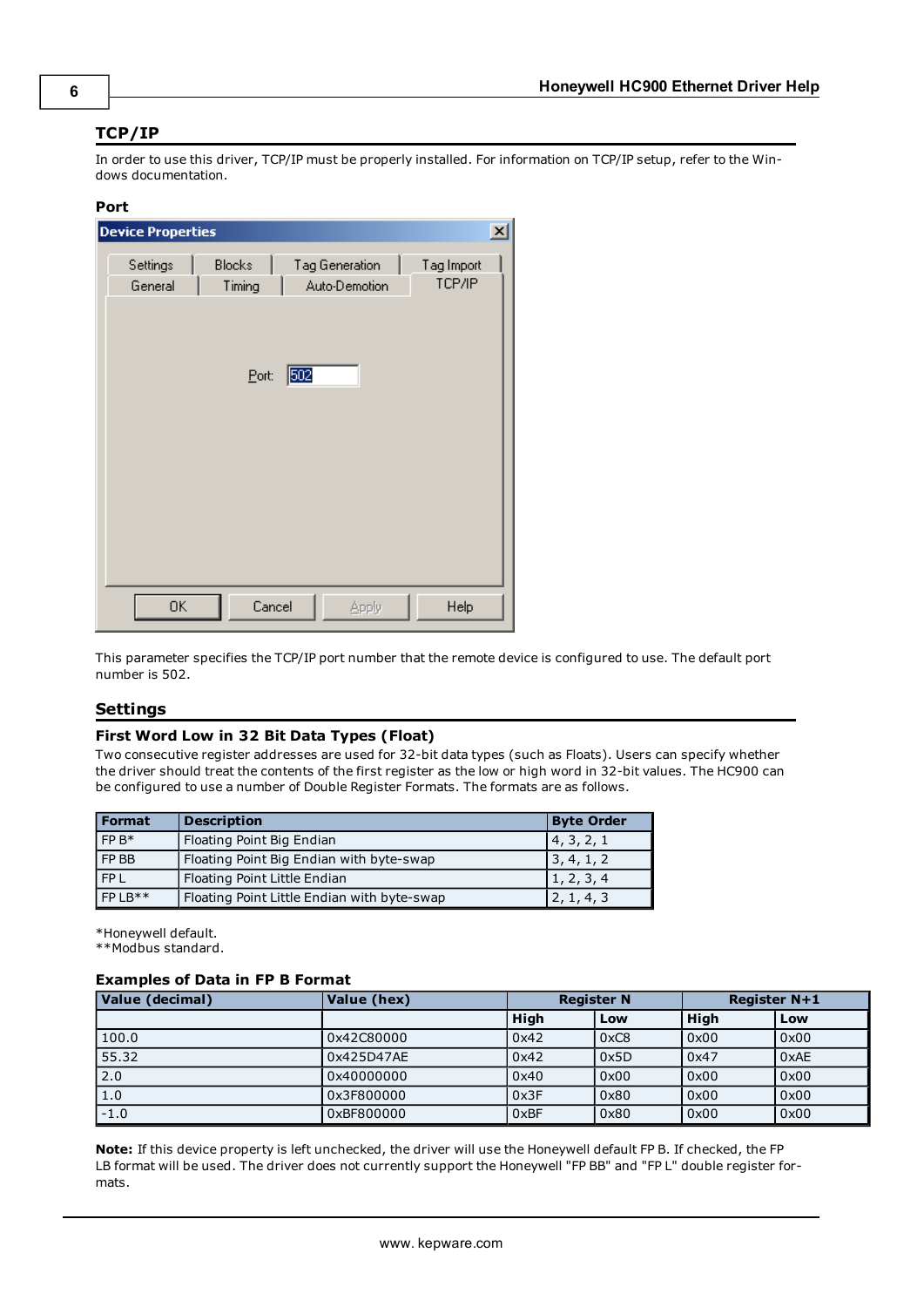## <span id="page-6-1"></span><span id="page-6-0"></span>**Block Sizes**

## **Coil Block Sizes**

<span id="page-6-2"></span>Coils can be read from 8 to 800 points (bits) at a time.

## **Register Block Sizes**

Registers can be read from 1 to 120 locations (words) at a time.

| <b>Device Properties</b><br>×                  |                                           |                                 |       |                      |  |  |  |
|------------------------------------------------|-------------------------------------------|---------------------------------|-------|----------------------|--|--|--|
| General<br>Settings                            | Timing<br><b>Blocks</b>                   | Auto-Demotion<br>Tag Generation |       | TCP/IP<br>Tag Import |  |  |  |
| <b>Qutput Coils:</b>                           | Coils (8-800 in multiples of 8)           | 32<br>클                         |       |                      |  |  |  |
| Input Coils:<br>Registers (1-120) <sup>.</sup> |                                           | 금<br>32                         |       |                      |  |  |  |
|                                                | Internal Registers:<br>Holding Registers: | 32 블<br>32 를                    |       |                      |  |  |  |
|                                                |                                           |                                 |       |                      |  |  |  |
| OΚ                                             |                                           | Cancel                          | Apply | Help                 |  |  |  |

Given the overhead involved in sending data via TCP/IP, it is generally advantageous to keep the block size large. Reducing the block size may improve performance, however, if data will be read from non-contiguous locations within the device.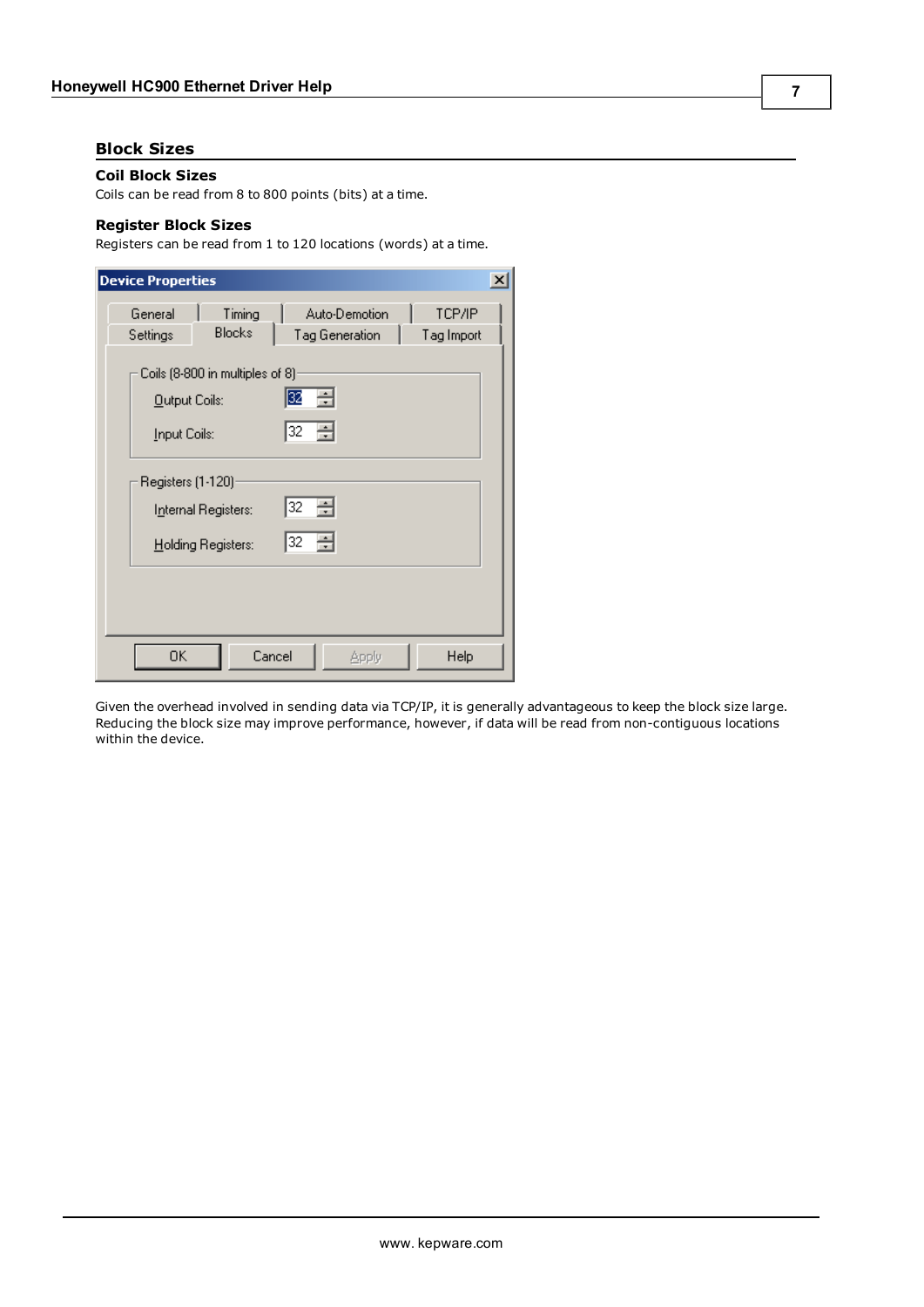## <span id="page-7-0"></span>**Data Types Description**

<span id="page-7-8"></span><span id="page-7-7"></span><span id="page-7-6"></span><span id="page-7-5"></span><span id="page-7-4"></span><span id="page-7-3"></span><span id="page-7-2"></span><span id="page-7-1"></span>

| <b>Data Type</b> | <b>Description</b>                                                                                                                                                                                 |
|------------------|----------------------------------------------------------------------------------------------------------------------------------------------------------------------------------------------------|
| Boolean          | Single bit                                                                                                                                                                                         |
| Word             | Unsigned 16 bit value<br>bit 0 is the low bit<br>bit 15 is the high bit                                                                                                                            |
| Short            | Signed 16 bit value<br>bit 0 is the low bit<br>bit 14 is the high bit<br>bit 15 is the sign bit                                                                                                    |
| <b>DWord</b>     | Unsigned 32 bit value<br>bit 0 is the low bit<br>bit 31 is the high bit                                                                                                                            |
| Long             | Signed 32 bit value<br>bit 0 is the low bit<br>bit 30 is the high bit<br>bit 31 is the sign bit                                                                                                    |
| <b>BCD</b>       | Two byte packed BCD<br>Value range is 0-9999. Behavior is undefined for values beyond this<br>range.                                                                                               |
| <b>LBCD</b>      | Four byte packed BCD<br>Value range is 0-99999999. Behavior is undefined for values beyond<br>this range.                                                                                          |
| Float            | 32 bit Floating point value.<br>The driver interprets two consecutive registers as a Floating-point<br>value by making the second register the high word and the first reg-<br>ister the low word. |
| Float            | If register 40001 is specified as a Float, bit 0 of register 40001 would<br>be bit 0 of the 32 bit word, and bit 15 of register 40002 would be bit<br>31 of the 32 bit word.                       |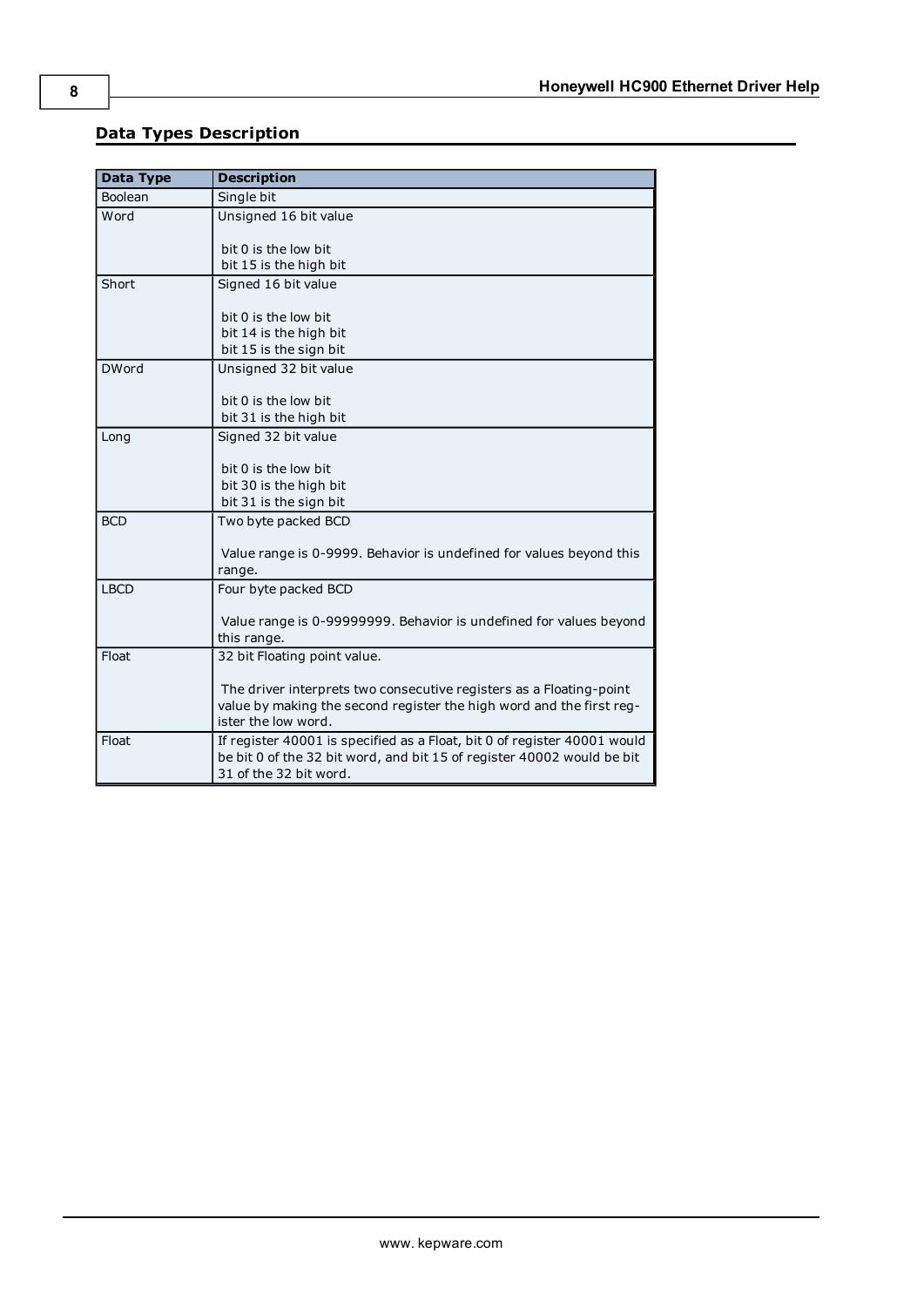## <span id="page-8-0"></span>**Automatic Tag Database Generation**

The Honeywell HC900 Ethernet driver can create tags for the application automatically, either individually or in combination. The preferred method is Tag Import, wherein the driver reads controller configuration data from one or more CSV files exported by the Honeywell Hybrid Control Designer application (version 2.1 or later). Users receive the exact set of tags that are being used by the controller. Alternatively, the driver's Automatic Tag Database Generation feature offers the Tag Generation method, wherein the driver is given a general description of the controller's configuration (such as the number of loops and set point programmers used) and then generates a set of tags based on that description. Users may add or subtract tags manually after the tag generation operation is completed.

The driver may be configured to use Automatic Tag Database Generation either through the New Device Wizard or an existing device object's Device Properties dialog. Users can acess tag import and generation settings through the correct property tab. The driver creates the tags upon completion of the Device Wizard or once "OK" or "Apply" is pressed in Device Properties. The driver will place messages in the server's event log as the tag generation process proceeds.

<span id="page-8-1"></span>**See Also: [Tag](#page-10-1) [Import](#page-10-1)** and **[Tag](#page-8-1) [Generation](#page-8-1)**.

## **Tag Generation**

The Honeywell HC900 Ethernet driver has the ability to automatically create tags in the OPC server by using either Tag Generation or Tag Import. Tag Generation creates a set of tags that is based on a general description of the controller's configuration. Tag Import involves importing tags that have been defined in a Hybrid Control Designer application (version 2.1 or later). For more information, refer to **[Tag](#page-10-1) [Import](#page-10-1)**.

**Note:** The driver will generate tags assuming the Universal Modbus Map is in use in the controller. Newer versions of the HC900 may use the Custom Modbus Map, where various control parameters can be mapped to userdefined Modbus Partitions. The driver assumes the Universal Modbus Map is in use by default. Therefore, if the controller uses the Custom Modbus Map, it is recommended that Tag Import be utilized instead.

The Tag Generation Device Properties dialog is used to specify how many loops, variables, signal tags and Set Point Programmers are used in the project. The driver creates a set of tags based on these settings. After all parameters have been specified, click "Apply" or "OK" to begin the tag generation process.

| <b>Device Properties</b> |                                     |        |                                                    |                      |  |
|--------------------------|-------------------------------------|--------|----------------------------------------------------|----------------------|--|
| General<br>Settings      | Timing<br><b>Blocks</b>             |        | Auto-Demotion<br>Tag Generation                    | TCP/IP<br>Tag Import |  |
|                          | Modbus Map is in use in controller. |        | WARNING: Generated tags may not be valid if Custom |                      |  |
| Number of loops:         |                                     |        | O                                                  |                      |  |
|                          | Number of variables:                |        | 10                                                 |                      |  |
|                          | Number of signal tags:              |        | 10                                                 |                      |  |
|                          | Number of SP Programmers:           |        | 10                                                 | Details              |  |
|                          |                                     |        |                                                    |                      |  |
| 0K.                      |                                     | Cancel | Apply                                              | Help                 |  |

## **Number of Loops**

This parameter is used to enter the number of control loops used in the controller (1-32). Tags for the most important loop parameters are created for each loop. The default parameter names are similar to those listed in the HC900 Communications Manual. Loops are listed according to their loop number (e.g., Loop\_01) in the order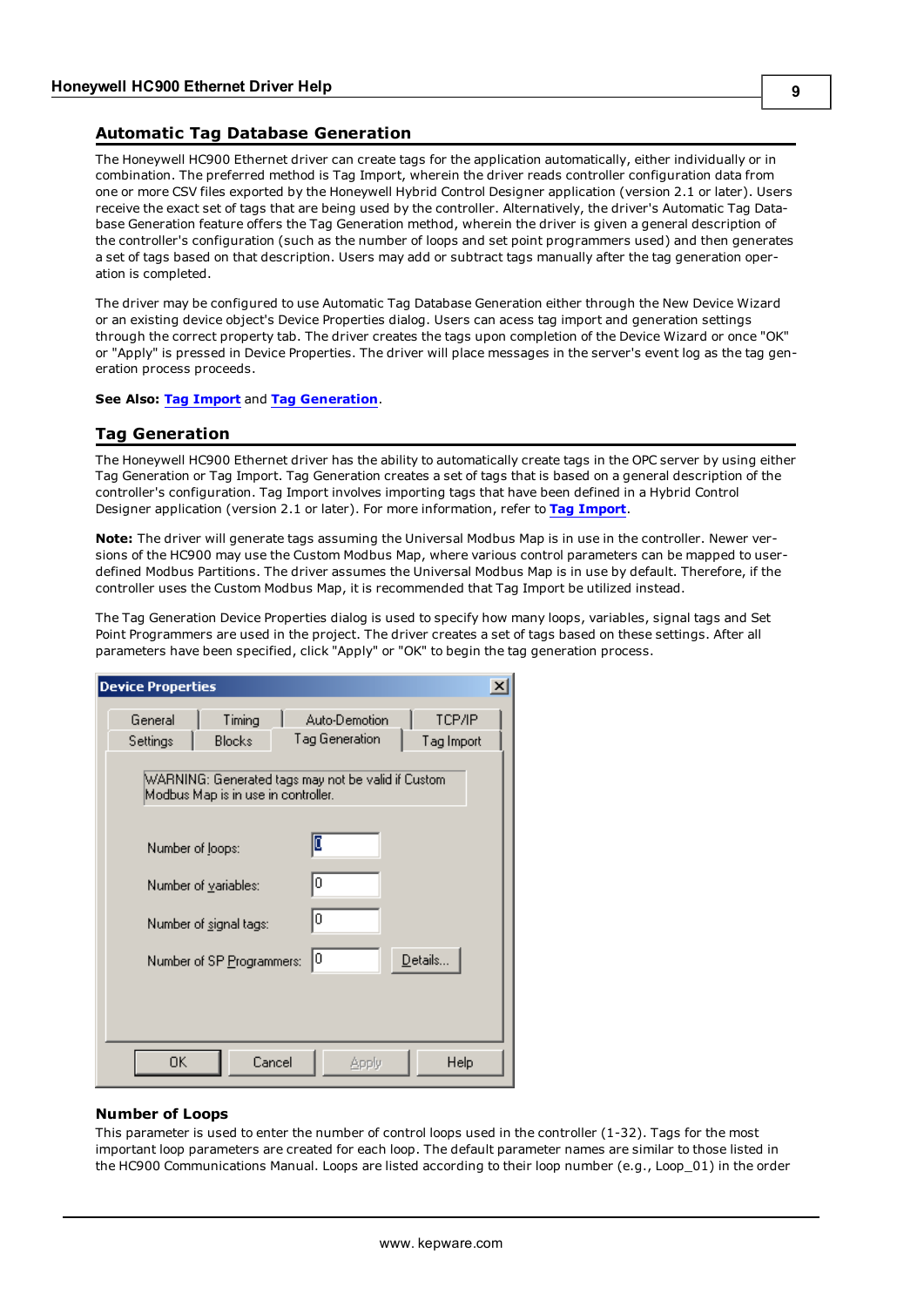entered in the controller configuration. For information on how to associate the control loop number with the tag name assigned in the controller configuration, refer to **[Tag](#page-9-0) [Generation](#page-9-0) [Notes](#page-9-0)**.

#### **Number of Variables**

This parameter is used to enter the number of Read/Write variables used in the controller configuration. Variables are listed by number in the same sequence as in the controller configuration. Each variable will have an analog (Float) and a digital (Boolean) parameter listing. For information on how to select the appropriate type (as well as how to associate the variable number with that assigned in the controller configuration) refer to **[Tag](#page-9-0) [Gen](#page-9-0)[eration](#page-9-0) [Notes](#page-9-0)**.

### **Number of Signal Tags**

This parameter is used to enter the number of Read Only signal tags used in the controller configuration. Signal tags are listed by number in the same sequence as in the controller configuration. Each signal tag will have an analog (Float) and a digital (Boolean) parameter listing. For information on how to select the appropriate type (as well as how to associate the signal tag number with that assigned in the controller configuration) refer to **[Tag](#page-9-0) [Generation](#page-9-0) [Notes](#page-9-0)**.

#### **Number of SP Programmers**

This parameter is used to enter the number of SP programmers used in the controller (1-8). For information on how to associate the set point programmer number with the tag name assigned in the controller configuration, refer to **[Tag](#page-9-0) [Generation](#page-9-0) [Notes](#page-9-0)**.

#### **Details...**

This button invokes the **Set Point Programmer Details** dialog, which may be used to specify additional tag generation parameters that are specific to each set point programmer. For more information, refer to **[Tag](#page-10-0) [Gen](#page-10-0)[eration](#page-10-0) [SP](#page-10-0) [Programmer](#page-10-0) [Details](#page-10-0)**.

Tags for each set point programmer are categorized into three groups: Parameters, Additional Parameters and Segment-Specific Parameters. Descriptions are as follows:

- **Parameters:** This group contains the current programmer status parameters including those specific to the current segment and programmer start, hold, advance and reset.
- **Additional Parameters:** This group contains other setup parameters plus the current program number, the program save request that assigns a set of parameters previously written to the programmer block to a stored profile number and the auxiliary output status (if used).
- **Segment-Specific Parameters:** These groups are specific to each segment for profile setup.

<span id="page-9-0"></span>**Note:** For more information on using these parameters for program monitoring and profile setup, refer to the HC900 Communications User Manual.

#### **Tag Generation Notes**

1. Depending on the device's configuration, variables and signal tags can be used for either analog or digital data. In either case, the actual data stored in the device will be in IEEE Floating point format. For digital data, TRUE/ON will be stored as 1.0 and FALSE/OFF will be stored as 0.0. Users may read and write to any of these locations using tags with a data type of Float; however, many client applications will not be able to handle "digital" values represented as Floats. This is because TRUE is typically coerced into a Float value of –1.0. The driver will automatically do the required conversion to or from a true Boolean if the tag is created with the Boolean data type.

2. Each variable or signal tag is created with two listings, with different tag names ending in B (for Boolean) or F (for Float); thus, representing the digital and analog data types. Users do not need to specify ahead of time what type of data each tag will be accessing. Instead, they only need to configure the client application to use the appropriate version of the tag. Users may also delete any unused tags from the server: they are of no consequence as long as the client does not use them.

3. All tags generated by this driver are given generic names. To help associate the tags generated by this driver with the tags configured in the controller, it is recommended that two reports be printed from the Honeywell Hybrid Control Designer application relative to the controller configuration. To do so, click **File** | **Print Report Preview** and then select **FBDs**.

- <sup>l</sup> For information on variables and signal tags, select **Tag Information**. The Tag Generation Wizard will list the variables and signal tags in the same numerical order as documented.
- <sup>l</sup> For information about loop order and SP programmer order, select the **Block Modbus Addresses** report. The Tag Generation Wizard will list the loops and SP programmers in the same numerical order as documented.

**Note:** Users should record the associated tag names for these blocks.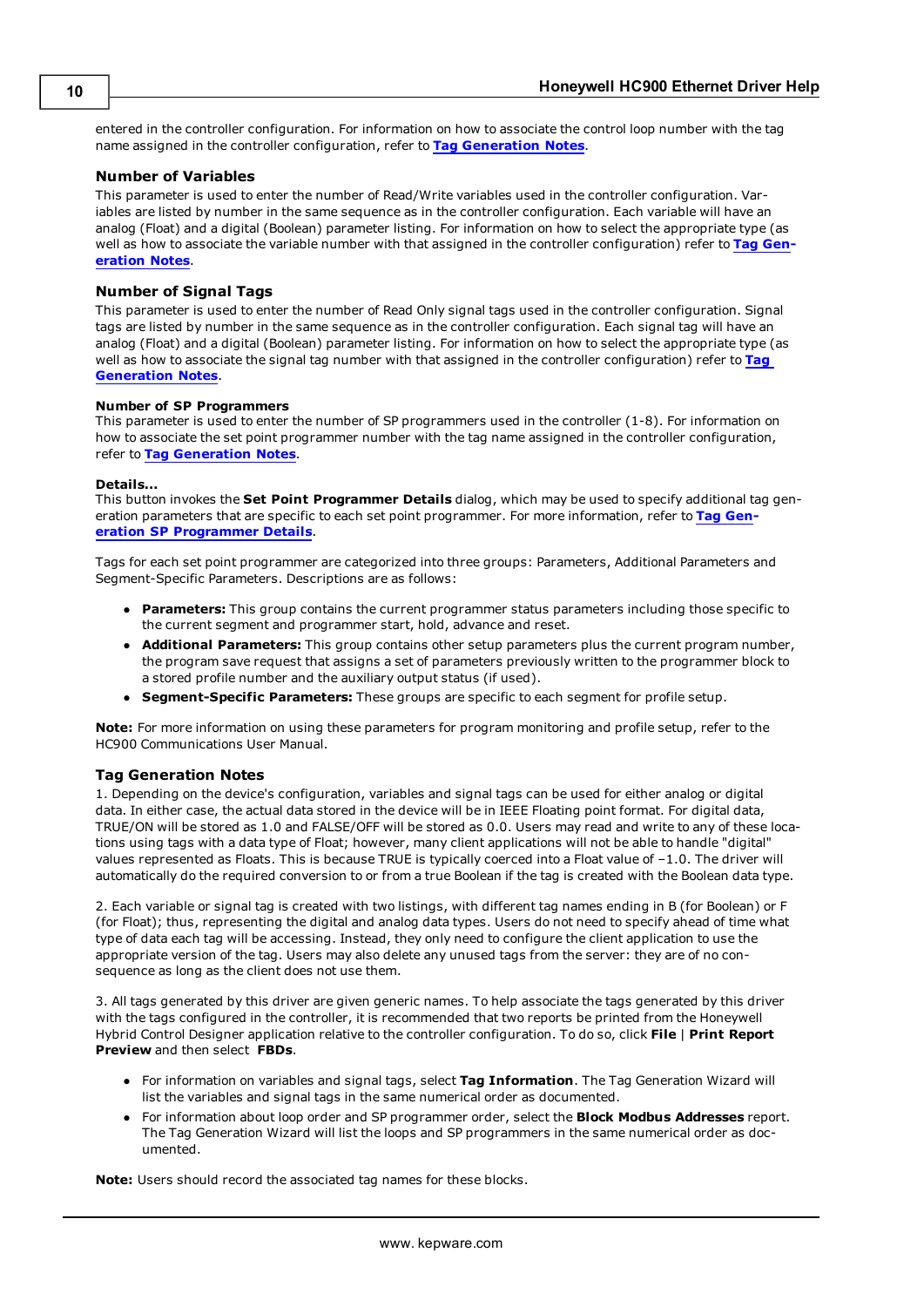4. If Hybrid Control Designer version 2.1 or later is being used, the Tag Import method may be preferable because it only imports the tags defined in the project. Additionally, the imported tags will have the same (or similar) names as the tags in the controller.

#### <span id="page-10-0"></span>**See Also: [Tag](#page-10-1) [Import](#page-10-1)**

## **Tag Generation SP Programmer Details**

At least two groups of tags, Parameters and Additional Parameters, will be generated for each set point programmer specified in the Tag Generation Device Properties dialogs. In addition, the driver may be configured to create groups of tags for each set point programmer segment used in the controller configuration. To do so, click on the **Details...** button on the Tag Generation dialog in order to show the number segments configured for each set point programmer. Then, double-click on a programmer row to edit. 0 to 50 segments may be specified for each set point programmer.

| Set Point Programmer Details |                    |                                           |
|------------------------------|--------------------|-------------------------------------------|
| Programmer<br>2              | Segments<br>0<br>0 | $\overline{\mathsf{R}}$<br>Cancel<br>Help |
|                              |                    |                                           |

## <span id="page-10-1"></span>**Tag Import**

The Honeywell HC900 Ethernet driver can automatically create tags in the OPC server through either Tag Import or Tag Generation. Tag Import involves importing tags that have been defined in a Hybrid Control Designer application (version 2.1 or later). It is the preferred method because it only imports the tags defined in the controller and no others. Tag Generation creates a set of tags based on a general description of the controller's configuration. For more information, refer to **[Tag](#page-8-1) [Generation](#page-8-1)**.

The Tag Import Device Properties dialog is first used to specify a list of files from which tags will be imported. After the tag import file list has been specified, click **Apply** or **OK** to start the tag generation process.

**Note:** Alternatively, users can press the **Regenerate** button .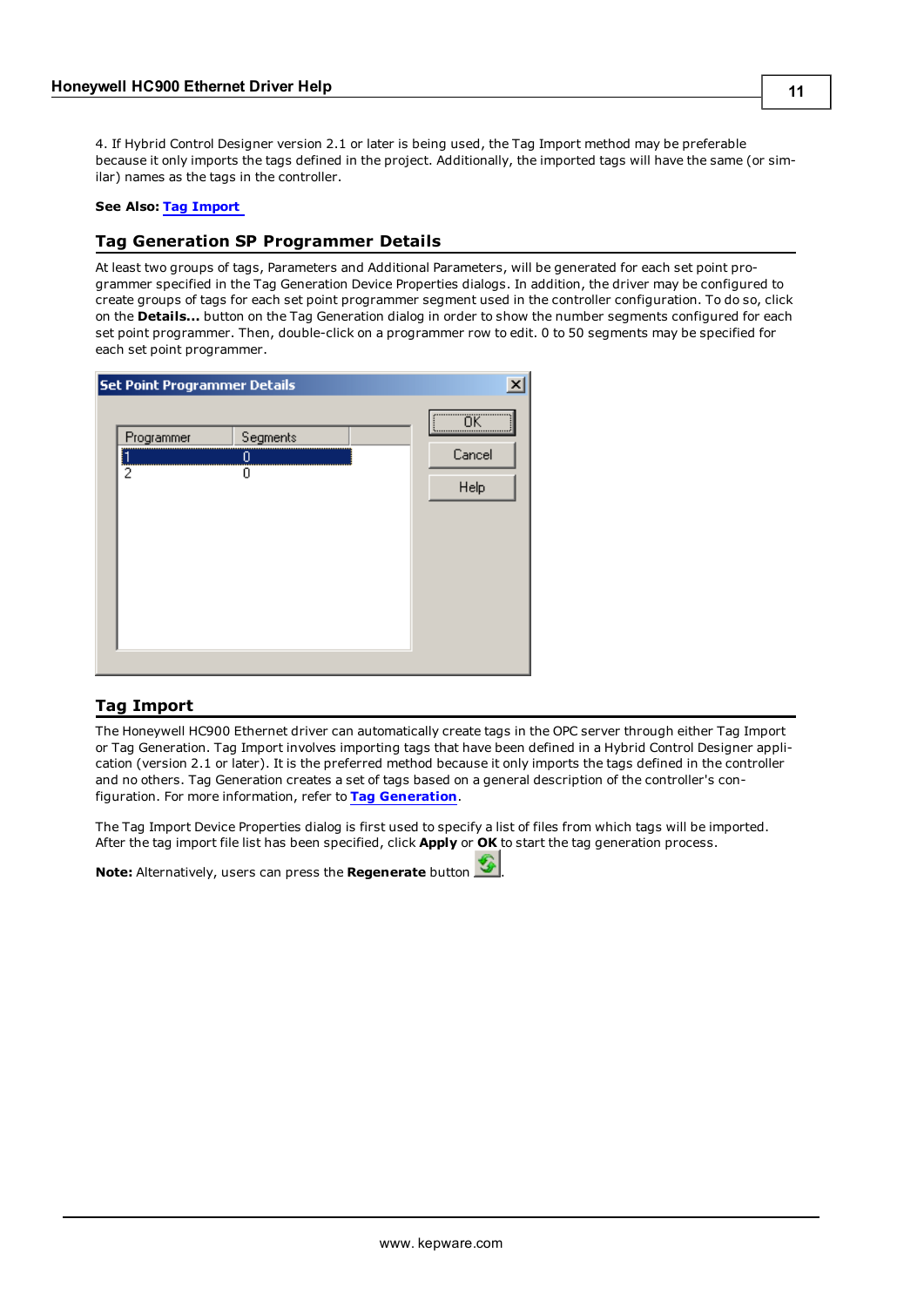| <b>Device Properties</b> |                         |                                 | $\vert x \vert$      |
|--------------------------|-------------------------|---------------------------------|----------------------|
| General<br>Settings      | Timing<br><b>Blocks</b> | Auto-Demotion<br>Tag Generation | TCP/IP<br>Tag Import |
| Lag import files:        |                         |                                 |                      |
|                          |                         |                                 |                      |
|                          |                         |                                 |                      |
| Add                      | <b>Remove</b>           |                                 | Options              |
|                          |                         |                                 |                      |
|                          |                         |                                 |                      |
| 0K                       | Cancel                  | Apply                           | Help                 |

#### **Add...**

This button is used to add a tag import file to the list. For more information, refer to **[Add](#page-12-0) [Import](#page-12-0) [File](#page-12-0)**.

#### **Remove**

This button is used to remove the selected tag import file from the list.

#### **Options...**

This button is used to display additional options in the Tag Import Options dialog.

#### **Regenerate**

If changes are made to Tag Import Files, Tag Import Options or Tag Generation, the driver will automatically regenerate tags upon the selection of **OK**, **Apply** or **Regenerate**. This button will force the tags to regenerate even if there have not been any changes made to the settings.

**Note:** If the configuration is not connected to the Runtime (or if there are no files in the Tag Import Files list) this button will be disabled.

| Add Import File                                    |        |
|----------------------------------------------------|--------|
| Tag import file:                                   | OΚ     |
| ,,,,,,,,,,,<br>Enhanced<br>$\cdots$<br>*********** | Cancel |
|                                                    | Help   |

#### **Display Descriptions**

When checked, this parameter specifies that the tag descriptions defined in the Hybrid Control Designer be used as the tag descriptions in the OPC server. Descriptions for OPC server tags are limited to 64 characters and will be truncated if necessary.

#### **Tag Naming**

This parameter is used to specify the tag naming option (which will become the default setting for all new devices added thereafter). Options include Enhanced or Legacy. Descriptions are as follows:

**Enhanced:** This option has fewer naming constraints and is consistent with the naming requirements of the current OPC server. Tag names cannot have a period, double quotes or start with an underscore.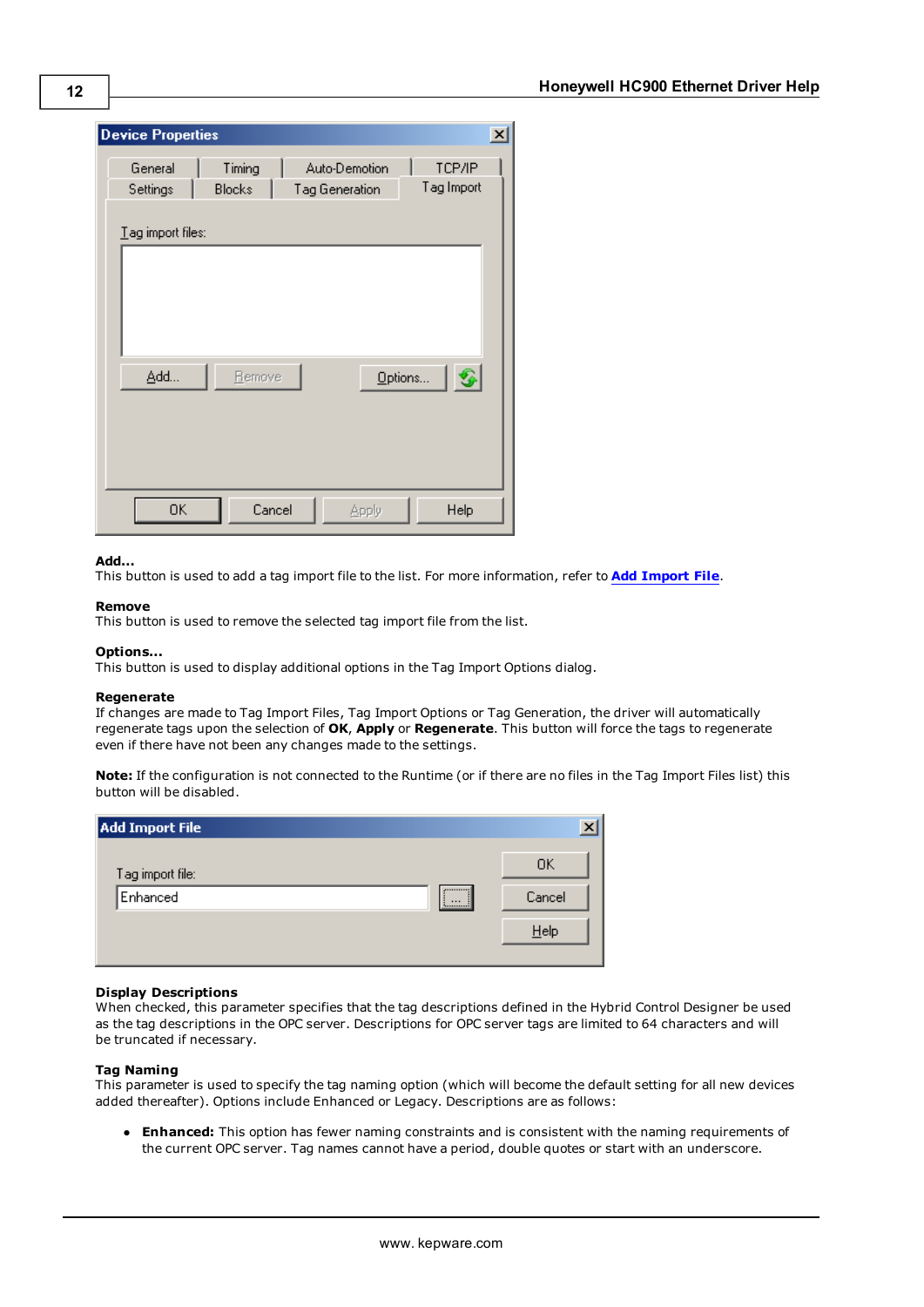**Legacy:** This option enforces the stricter naming requirements of previous versions of this driver. Tag names must start with a letter and the name must consist of letters and digits only.

**Note:** The default setting for existing projects is Legacy.

#### **Tag Import Notes**

The Hybrid Control Designer can generate many different types of export files, which are only used by this driver and are given as Hybrid Control Designer menu options. For more information, refer to **[Creating](#page-13-0) [Tag](#page-13-0) [Import](#page-13-0) [Files](#page-13-0)**.

- 1. FBD | Modbus Register Map | Detailed Function Block Report.
- 2. FBD | Modbus Register Map | User-Defined Signals and Variables.
- 3. FBD | Tag Information | Signal Tags.
- 4. FBD | Tag Information | Variables.
- 5. FBD | Tag Information | Signal Tags and Variables.
- 6. FBD | Modbus Partitions | (Selected Partition Name)(Used for Custom Map).
- 7. FBD | All Modbus Registers.
- 8. FBD | All Modbus Partitions (Used for Custom Map).

#### **Additional Notes**

- 1. Using options 3 + 5 or 4 + 5, users can create files with duplicate information. If used in the driver's import tag file list, this will result in the creation of duplicate tags.
- 2. Option 6 refers to the selection of an individual named partition (from a list of all named partitions), while option 8 refers to the selection of all named partitions.
- 3. Using 7 + any other option will result in duplicate tags.
- 4. The preferred method for importing all tags is a single file. Use option 6 for applications utilizing the Fixed Modbus Map (default for HC900). If the Custom Modbus Map (for Modbus Partitions) is utilized in HC Designer, use option 7.
- 5. Tags generated from an import operation will be placed in groups. For file type 2, the driver will create groups called "UserDefinedVariables" and "UserDefinedSignalTags." For file types 3, 4, and 5, the driver will create groups called "TagInfoVariables" and "TagInfoSignalTags." For file type 1, the driver will create groups based on the block names given in the file. For Custom Map partition import, the Partition name will be used as a primary group name.
- 6. A leading underscore in group names will be replaced with an "A."
- 7. Tag names may be modified slightly to create valid OPC server tag names. Digits may be appended to the end of a tag name to make the name unique. Any name changes will be reported in the server's event log. A leading underscore in tag names will be replaced with 0 (zero).

#### **OPC Server Requirements for Valid Tag Names**

The following is required by the OPC server for a valid tag name.

- The tag name cannot start with an underscore\_.
- Periods, double quotes and back slashes are not allowed.
- The tag name must be no longer than 256 characters.
- Tags may have the same name, as long as they are in different groups.

## <span id="page-12-0"></span>**Add Import File**

To add a file to the Tag Import configuration, type the full path and filename in the box provided. Alternatively, click the "**...**" button to browse to the desired file.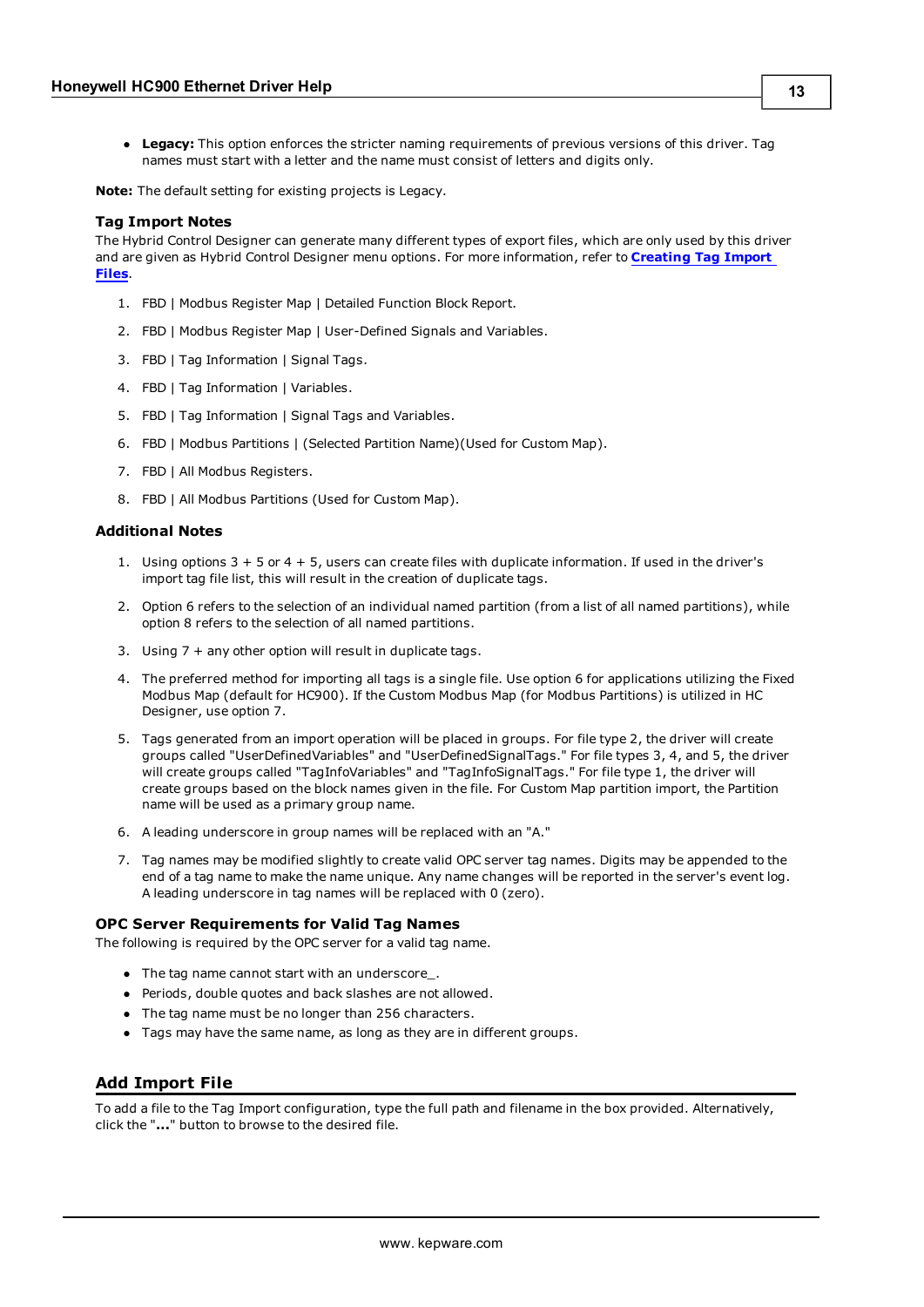| <b>Add Import File</b> |        |
|------------------------|--------|
| Tag import file:       | OΚ     |
| $\cdots$               | Cancel |
|                        | Help   |

<span id="page-13-0"></span>**Note:** For more information on the driver's tag import capability, refer to **[Tag](#page-10-1) [Import](#page-10-1)**.

## **Creating Tag Import Files**

The Honeywell Hybrid Control Designer version 2.1 and later is used to export controller configuration data to Comma Separated Variable (CSV) format files. The files that contain tag information can in turn be imported by this driver. For more information on driver configuration, refer to **[Tag](#page-10-1) [Import](#page-10-1)**. For instructions on how to create a tag import file, refer to the information below.

1. To create an export file, start the Hybrid Control Designer and then open a configuration file. Alternatively, upload a controller configuration.

2. Next, click **File** | **Export Report...**.

|         |                       |                         |                                 |                                 |        |        | <i>Hybrid Control Designer   -</i> [HC900-C50 Rev 2.0x : HC900Stand |
|---------|-----------------------|-------------------------|---------------------------------|---------------------------------|--------|--------|---------------------------------------------------------------------|
|         | File Edit             |                         | View Monitor                    | Recipes                         | Window | Help   |                                                                     |
|         | New                   |                         |                                 |                                 |        | Ctrl-N | 豐                                                                   |
|         | <mark>a}</mark> Open… |                         |                                 |                                 | Ctrl+O |        |                                                                     |
| m       | Close                 |                         |                                 |                                 |        |        | ΟK                                                                  |
| ш<br>Ėŀ | ∐∐ Save               |                         |                                 |                                 | Ctrl+S |        |                                                                     |
|         | Save As               |                         |                                 |                                 |        |        | YPICA                                                               |
|         |                       | <sup>8</sup> a Download |                                 |                                 |        |        |                                                                     |
|         |                       |                         | <b>Ban</b> Upload Configuration |                                 |        |        |                                                                     |
| ⊹<br>Li | Upload                |                         |                                 |                                 |        |        |                                                                     |
|         |                       | Hang Up Modem           |                                 |                                 |        |        |                                                                     |
|         |                       | Properties              |                                 |                                 |        |        |                                                                     |
|         |                       |                         | Write Protect File              |                                 |        |        |                                                                     |
|         |                       |                         |                                 |                                 |        |        |                                                                     |
|         |                       | <i>⊜</i> Print Report   |                                 |                                 | Ctrl+P |        |                                                                     |
|         |                       |                         | Print Report Preview            |                                 |        |        |                                                                     |
|         |                       | Export Report           |                                 |                                 |        |        |                                                                     |
|         |                       | Printer Setup           |                                 |                                 |        |        |                                                                     |
|         |                       |                         |                                 | 1 HC900StandardDemo_091203D.cde |        |        |                                                                     |
|         |                       |                         |                                 | 2 C:\DOCUME~1\\upload.tmp       |        |        |                                                                     |
|         |                       |                         | 3 OriginalConfiguration.cde     |                                 |        |        |                                                                     |
|         |                       |                         | 4 Config1 from FURNACE1.cde     |                                 |        |        |                                                                     |
|         |                       |                         | 5 Config1033753640.cde          |                                 |        |        |                                                                     |
| C50     | Exit                  |                         |                                 |                                 |        |        |                                                                     |
|         | 1/0 Blocks            |                         |                                 |                                 |        |        |                                                                     |
|         |                       | Analog Input            |                                 |                                 |        |        |                                                                     |
|         |                       | Analog Out              |                                 |                                 |        |        |                                                                     |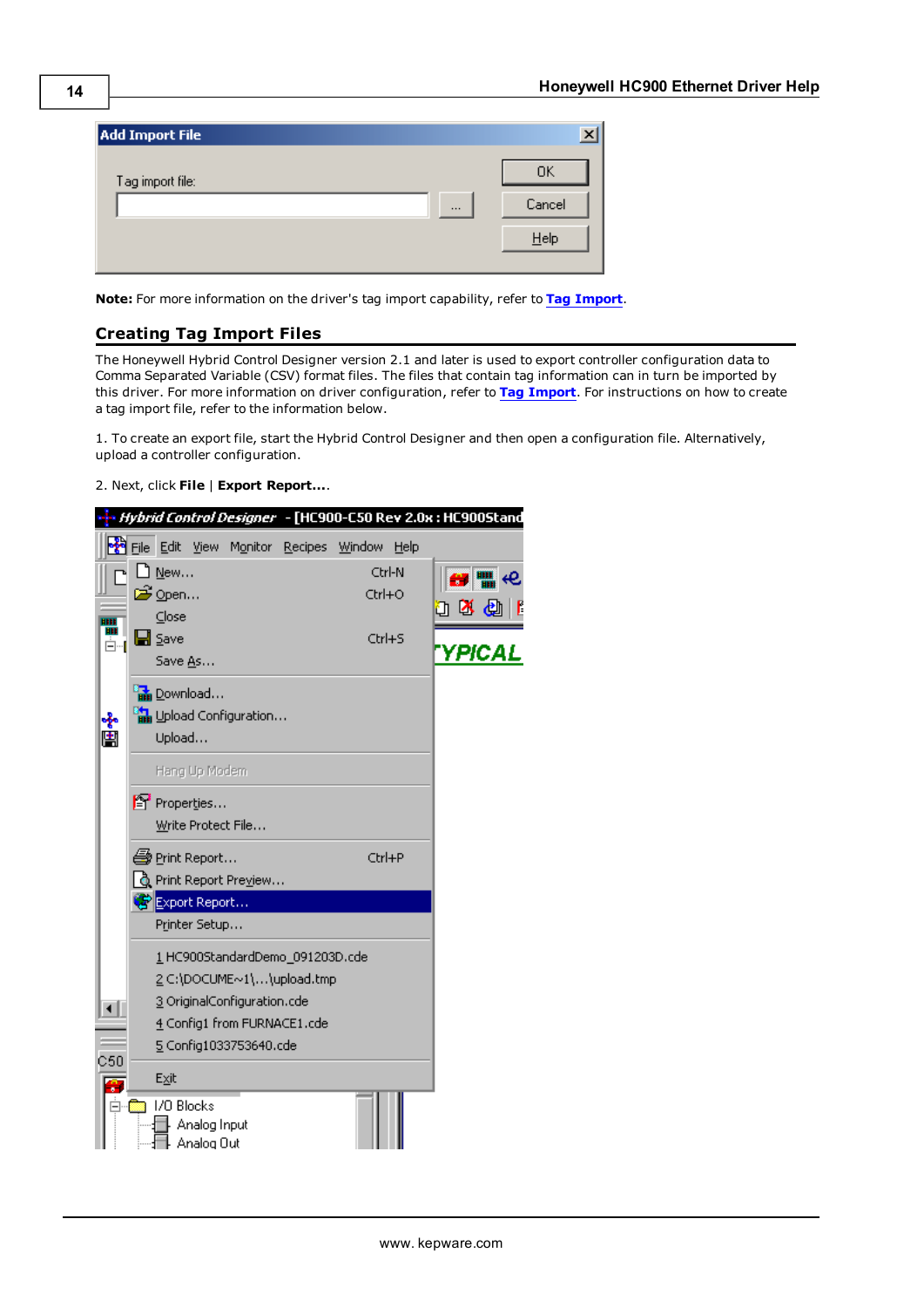**Note:** Users will be given the option to export Controller, FBDs or Recipes data. Controller and Recipes data will not be of use to the driver. Of the FBDs options, only the Summary Function Block Report will not be of use to the driver. One or more of the files generated by any of the other FBDs options may be imported.

#### **Example One**

1. To create a file describing the tags used by the various function blocks defined in the controller, click **Modbus Register Map** | **Detailed Function Block Report**.

| <b>Export Report</b> |                                        |                                                                                                            | $\vert x \vert$ |
|----------------------|----------------------------------------|------------------------------------------------------------------------------------------------------------|-----------------|
|                      | Select a report category to export:    |                                                                                                            |                 |
| Controller           | ,,,,,,,,,,,,,,<br>FBD≲                 | Recipes                                                                                                    |                 |
| um<br>HIIII          |                                        | アクヘッ                                                                                                       |                 |
|                      | Modbus Register Map<br>Tag Information | ▶<br>Detailed Function Block Report<br>Summary Function Block Report<br>User-Defined Signals and Variables |                 |
|                      |                                        |                                                                                                            | Close           |

2. Next, specify the types of function blocks that will be included in the export file.

| <b>Select Blocks for Exporting</b>         |                                        |            |
|--------------------------------------------|----------------------------------------|------------|
|                                            |                                        |            |
| $\triangledown$ Loops                      |                                        | Select All |
| $\overline{\mathbf{v}}$ Alternators        | $\blacktriangledown$ Sequencers        | Clear All  |
| <b>▽</b> Device Controls                   | $\overline{\mathsf{v}}$ SP Programmers |            |
| $\overline{\mathbf{v}}$ Hand / Off / Autos | $\overline{\mathbf{v}}$ SP Schedulers  |            |
| $\overline{\mathbf{v}}$ Ramps              | $\overline{\mathbf{v}}$ Stages         | Cancel     |
|                                            |                                        |            |

3. Click **OK** and then specify a file name.

**Note:** The file created can now be used directly by the driver's tag import feature.

#### **Example Two**

1. To create a file describing all of the Signal Tags in use by the controller, click **Tag Information** | **Signal Tags**.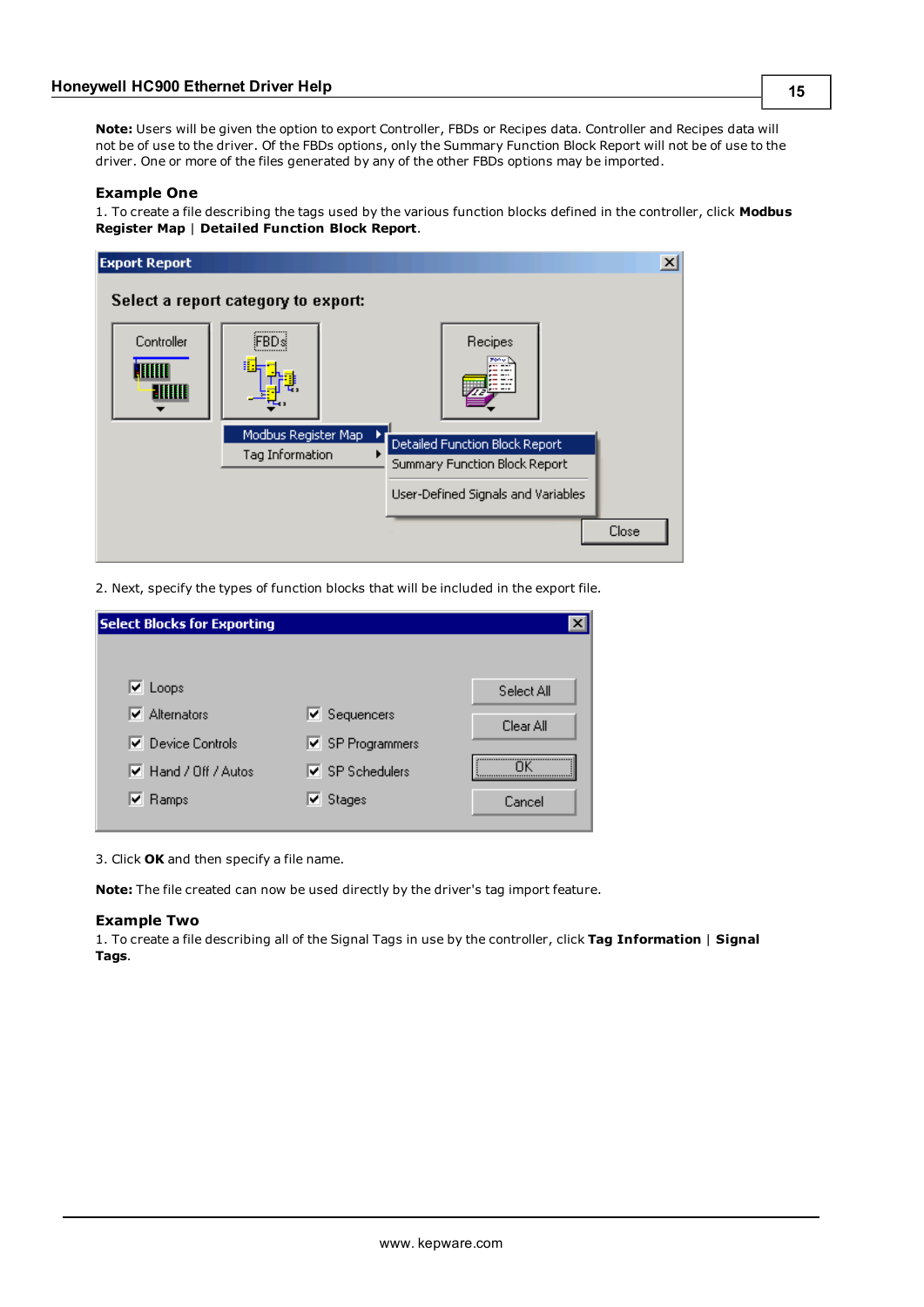

2. After all selections have been made, users will be prompted to specify a file name.

**Note:** The file created can now be used directly by the driver's tag import feature.

#### **Example Three**

1. To create a file describing all of the tags for an HC900 configuration using the Fixed Modbus Map (the default), select **All Modbus Registers**.

| <b>Export Report</b> |                                     |                        | $\vert x \vert$ |
|----------------------|-------------------------------------|------------------------|-----------------|
|                      | Select a report category to export: |                        |                 |
| Controller<br>ш      | ,,,,,,,,,,,,,,<br>iFBDsi            | Recipes<br><b>700v</b> |                 |
|                      | Modbus Register Map ▶               |                        |                 |
|                      | All Modbus Registers                |                        |                 |
|                      |                                     |                        | Close           |

2. Next, specify the file name for import.

## **Example Four**

1. To create a file for all named Modbus partitions using a Custom Modbus Map (HC900 ver. 4.0 firmware and later) select **All Modbus Partitions**.

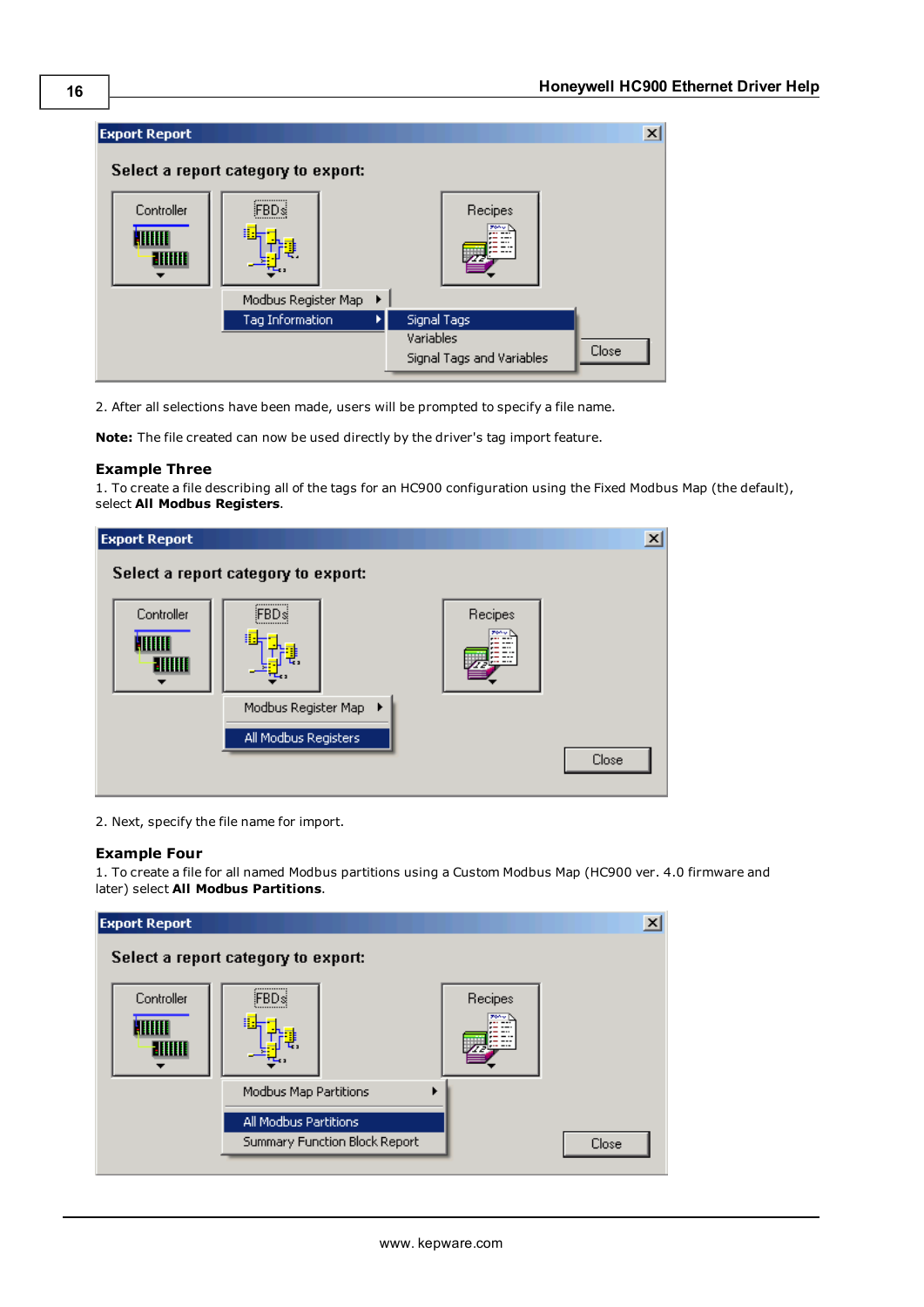2. Next, define the file name for import. Users may choose to delete partitions that do not contain pertinent tags or that are empty. They may also select individual partitions for import.

**Note:** Signal tag and variable data may be interpreted analog values or digital values. For example, for digital Float value, 0.0 for FALSE/OFF or 1.0 for TRUE/ON; for digital Word or DWord, 0 for FALSE/OFF or 1 for TRUE/ON. The driver will automatically assign the appropriate data type of Float for analog values and Boolean for digital values using the data in the Tag Information export file(s). It will also perform any necessary data type conversions during Runtime. Boolean-to-data type conversions are not performed for user-defined signal tags and variables. For more information, refer to **[Holding](#page-18-0) [Registers](#page-18-0)**.

**Important:** The driver uses the header records in each import file to determine its content. Do not modify these headers.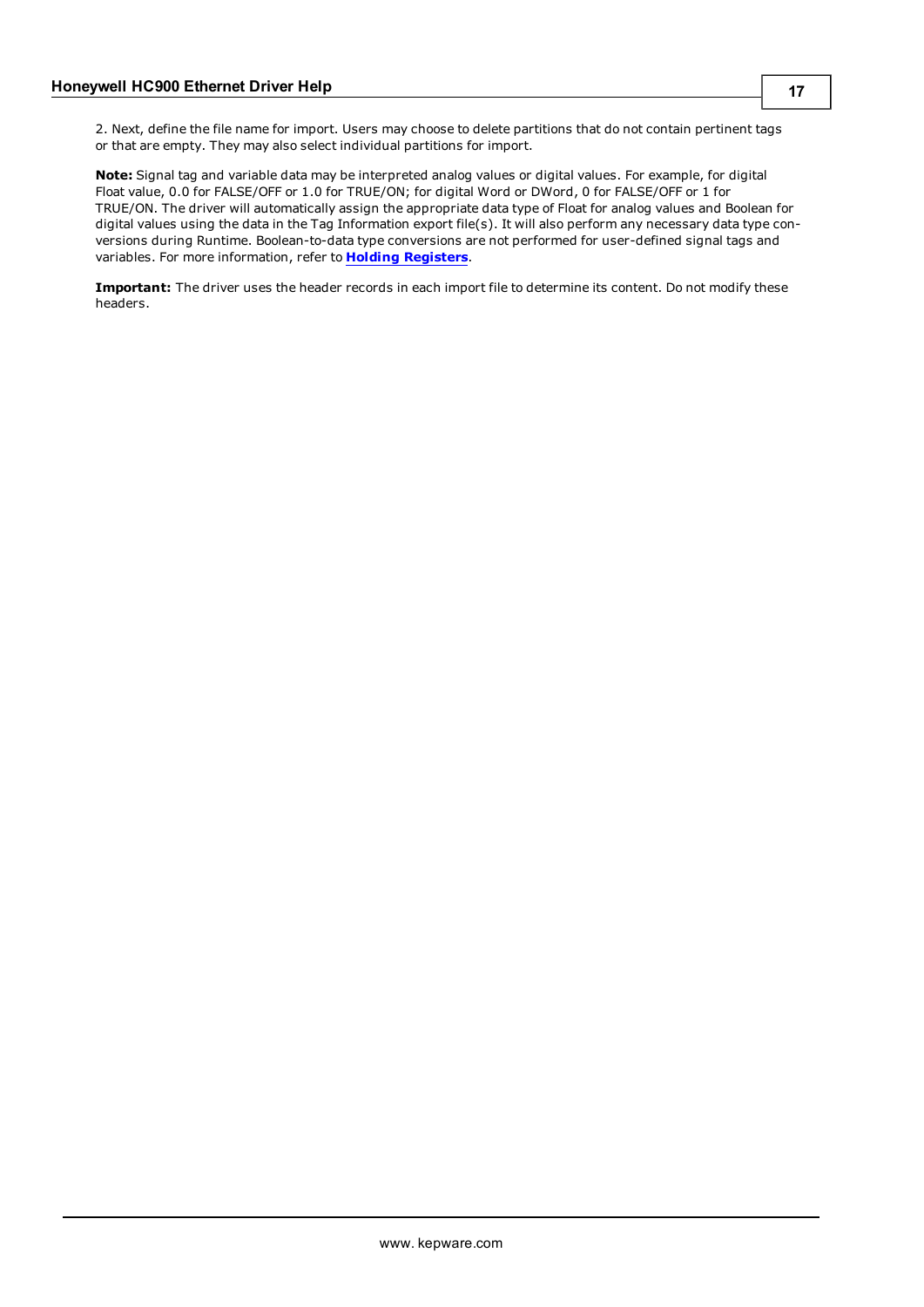## <span id="page-17-0"></span>**Address Descriptions**

Address specifications vary depending on the model in use. Select a link from the following list to obtain specific address information for the model of interest.

<span id="page-17-4"></span>**[Output](#page-17-1) [Coils](#page-17-1) [Input](#page-17-2) [Coils](#page-17-2) [Internal](#page-17-3) [Registers](#page-17-3) [Holding](#page-18-0) [Registers](#page-18-0)**

### <span id="page-17-1"></span>**Output Coils**

The default data type is shown in **bold**.

#### **Decimal Addressing**

| <b>Address</b> | Range   | Data Type      | <b>Access</b> |
|----------------|---------|----------------|---------------|
| 0xxxxx         | 1-65536 | <b>Boolean</b> | Read/Write    |

#### **Hexadecimal Addressing**

| <b>Address</b>      | Range   | Data Type      | <b>Access</b> |
|---------------------|---------|----------------|---------------|
| H <sub>0yyyyy</sub> | 1-10000 | <b>Boolean</b> | Read/Write    |

**Note:** Honeywell documentation often gives the location of parameters in device memory as a 1-based coil or register number in decimal and a 0-based Modbus address in hex. The coil or register number is the Modbus address plus 1. For example, Honeywell documentation may discuss "Variable #1" at "holding register 6337 with Modbus address 0x18C0." This may be confusing. Users should make sure that the coil or register number is specified when creating tags with this driver, instead of the given Modbus address. This number may be expressed in decimal (as in the Honeywell documentation) or in hex.

**Important:** In hex, the coil or register number is not the same value as the Modbus address given in the Honeywell documentation. It is one greater.

#### **Example:**

The 255'th output coil would be addressed as '0255' (using decimal addressing) or 'H0FF' (using hexadecimal addressing).

## <span id="page-17-2"></span>**Input Coils**

#### **Decimal Addressing**

| <b>Address</b> | Range   | Data Type | <b>Access</b> |
|----------------|---------|-----------|---------------|
| 1xxxxx         | L-65536 | Boolean   | Read Only     |

#### **Hexadecimal Addressing**

| <b>Address</b>       | Range   | Data Type | <b>Access</b> |
|----------------------|---------|-----------|---------------|
| H <sub>1</sub> yyyyy | 1-10000 | Boolean   | Read Only     |

**Note:** Honeywell documentation often gives the location of parameters in device memory as a 1-based coil or register number in decimal and a 0-based Modbus address in hex. The coil or register number is the Modbus address plus 1. For example, Honeywell documentation may discuss "Variable #1" at "holding register 6337 with Modbus address 0x18C0." This may be confusing. Users should make sure that the coil or register number is specified when creating tags with this driver, instead of the given Modbus address. This number may be expressed in decimal (as in the Honeywell documentation) or in hex.

**Important:** In hex, the coil or register number is not the same value as the Modbus address given in the Honeywell documentation. It is one greater.

#### **Example:**

The 127'Th input coil would be addressed as '1127' (using decimal addressing) or 'H17F' (using hexadecimal addressing).

## <span id="page-17-3"></span>**Internal Registers**

The default data types are shown in **bold**.

#### **Decimal Addressing**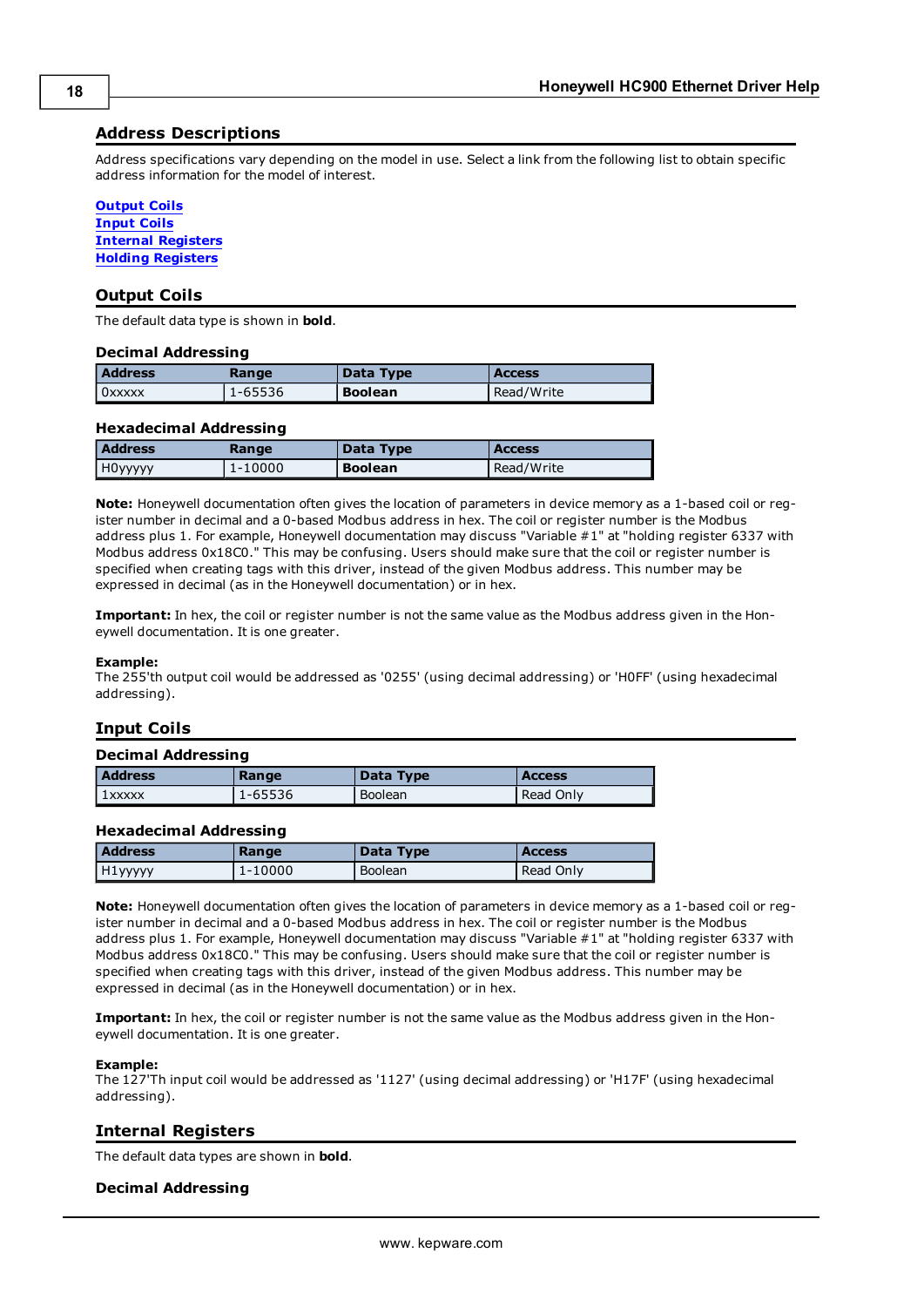| <b>Address</b> | Range            | Data Type                | <b>Access</b> |
|----------------|------------------|--------------------------|---------------|
| 3xxxxx         | 1-65536          | Word, Short, BCD         | Read Only     |
| 3xxxxx.bb      | xxxxx.0-xxxxx.15 | <b>Boolean</b>           | Read Only     |
| 3xxxxx         | 1-65535          | Float, DWord, Long, LBCD | Read Only     |

### **Hexadecimal Addressing**

| <b>Address</b> | Range           | Data Type                | <b>Access</b> |
|----------------|-----------------|--------------------------|---------------|
| H3yyyyy        | 1-10000         | <b>Word</b> , Short, BCD | Read Only     |
| H3yyyyy.c      | $yyyy0-yyyyy.F$ | <b>Boolean</b>           | Read Only     |
| H3yyyyy        | 1-FFFF          | Float, DWord, Long, LBCD | Read Only     |

**Note:** Honeywell documentation often gives the location of parameters in device memory as a 1-based coil or register number in decimal and a 0-based Modbus address in hex. The coil or register number is the Modbus address plus 1. For example, Honeywell documentation may discuss "Variable #1" at "holding register 6337 with Modbus address 0x18C0." This may be confusing. Users should make sure that the coil or register number is specified when creating tags with this driver, instead of the given Modbus address. This number may be expressed in decimal (as in the Honeywell documentation) or in hex.

**Important:** In hex, the coil or register number is not the same value as the Modbus address given in the Honeywell documentation. It is one greater.

#### **Arrays**

Arrays are also supported for the holding register addresses. The syntax for declaring an array using decimal addressing is as follows:

3xxxx[cols]

with assumed row count of 1 and 3xxxx[rows][cols].

For Word, Short and BCD arrays, the base address + (rows \* cols)-1 cannot exceed 65536. For Float, DWord, Long and Long BCD arrays, the base address + (rows \* cols \* 2)-1 cannot exceed 65535. For all arrays, the total number of registers being requested cannot exceed the internal register block size that was specified for the device.

## <span id="page-18-0"></span>**Holding Registers**

The default data types are shown in **bold**.

#### **Decimal Addressing**

| <b>Address</b> | Range            | Data Type                | <b>Access</b> |
|----------------|------------------|--------------------------|---------------|
| <b>4xxxxx</b>  | 1-65536          | Word, Short, BCD         | Read/Write    |
| 4xxxxx.bb      | xxxxx.0-xxxxx.15 | <b>Boolean</b>           | Read/Write    |
| 4xxxxx:DF      | 1-65536          | Boolean (Float)*         | Read Only     |
| 4xxxxx:DW      | 1-65536          | Boolean (Word)*          | Read Only     |
| 4xxxxx:DDW     | 1-65536          | Boolean (DWord)*         | Read Only     |
| 4xxxxx         | 1-65535          | Float, DWord, Long, LBCD | Read/Write    |

\*For more information, refer to **[Variables](#page-19-0) [and](#page-19-0) [Signal](#page-19-0) [Tags](#page-19-0)**.

#### **Hexadecimal Addressing**

| <b>Address</b> | Range             | Data Type                | <b>Access</b> |
|----------------|-------------------|--------------------------|---------------|
| H4yyyyy        | 1-10000           | Word, Short, BCD         | Read/Write    |
| Н4ууууу.с      | ууууу. 0-ууууу. Г | <b>Boolean</b>           | Read/Write    |
| H4yyyyy: DF    | 1-10000           | Boolean (Float)*         | Read Only     |
| H4yyyyy:DW     | 1-10000           | Boolean (Word)*          | Read Only     |
| H4yyyyy: DDW   | 1-10000           | Boolean (DWord)*         | Read Only     |
| H4yyyyy        | $1 - FFFF$        | Float, DWord, Long, LBCD | Read/Write    |

\*For more information, refer to **[Variables](#page-19-0) [and](#page-19-0) [Signal](#page-19-0) [Tags](#page-19-0)**.

**Note:** Honeywell documentation often gives the location of parameters in device memory as a 1-based coil or register number in decimal and a 0-based Modbus address in hex. The coil or register number is the Modbus address plus 1. For example, Honeywell documentation may discuss "Variable #1" at "holding register 6337 with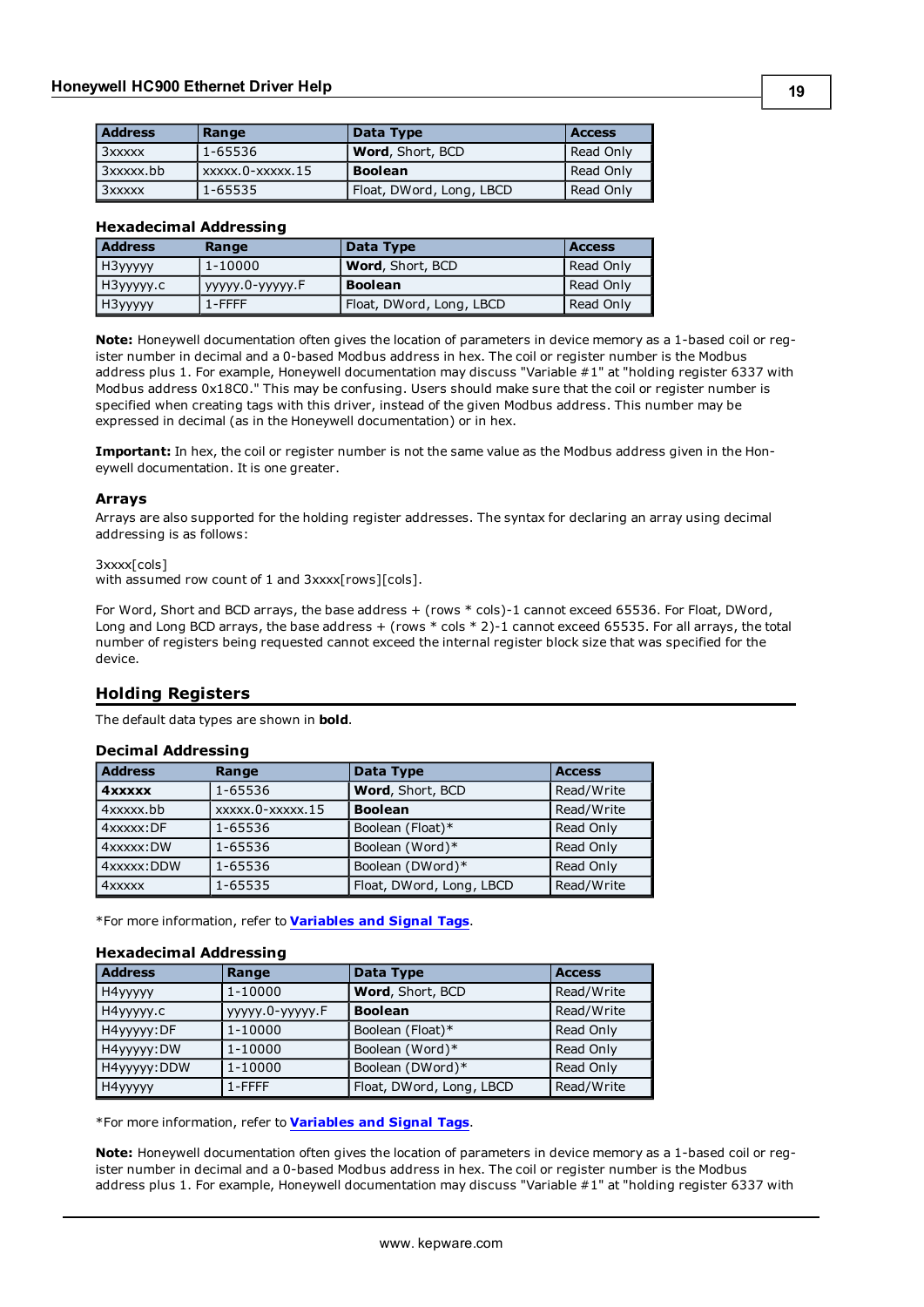Modbus address 0x18C0." This may be confusing. Users should make sure that the coil or register number is specified when creating tags with this driver, instead of the given Modbus address. This number may be expressed in decimal (as in the Honeywell documentation) or in hex.

**Important:** In hex, the coil or register number is not the same value as the Modbus address given in the Honeywell documentation. It is one greater.

## **Tag Addressing and Data Type Assignment**

Since this driver is derived from the Modbus Ethernet driver, it allows tremendous flexibility in addressing and data type assignment. No effort is made to restrict address and data type options to reflect the complexities of the data mapping in Honeywell HC900 devices. Thus, it is possible to configure tags that will not access data stored in the device correctly. For example, users could create a tag addressing register 6337 with a data type of word. Such a tag would not be useful here since this is the starting address of "Variable #1" and will always contain Floating point data. Likewise, a tag addressing register 6338 as a Float would not be useful either, since variables are mapped to registers 6337, 6339, 6341 and etc. These are starting addresses. Each value uses two registers. For information on the correct starting address and data type for each parameter, refer to the device documentation.

## <span id="page-19-0"></span>**Variables and Signal Tags**

Depending on the device configuration, variables and signal tags can be used for either analog or digital data. If the data type is a digital Float, the actual data stored in the device will be in IEEE Floating point format. TRUE/ON will be stored as 1.0 and FALSE/OFF will be stored as 0.0. Users may read and write to any of these locations using tags with a data type of Float. Many client applications, however, will not be able to handle digital values represented as Floats because TRUE is typically coerced into a Float value of -1.0. In this case, tags that address digital variables and signals with a data type of Boolean should be created. The driver will automatically convert these values to and from true Booleans.

Likewise, digital Words and DWords are stored in the device as Words and DWords respectively, although they may be addressed with a data type of Boolean. TRUE/ON will be stored as 1 and FALSE/OFF will be stored as 0. In this case, tags that address digital variables and signals with a data type of Boolean should be created. The driver will automatically convert these values to and from true Booleans. For more information on Boolean-to-data type conversion, refer to the table below.

| Data Type in Driver | Data Type on Controller | <b>Address</b>     |
|---------------------|-------------------------|--------------------|
| Boolean             | Float                   | $4x$ $x$ $x1$      |
| Boolean             | Float                   | $4$ xxxx $1:DF$    |
| Boolean             | Word                    | $4x$ $x$ $x1$ : DW |
| <b>Boolean</b>      | <b>DWord</b>            | 4xxxx1:DDW         |

**Note:** These are legacy projects.

#### **Arrays**

Arrays are also supported for the holding register addresses. The syntax for declaring an array (using decimal addressing) is as follows:

#### 4xxxx[cols]

with assumed row count of 1 and 4xxxx[rows][cols].

For Word, Short and BCD arrays, the base address + (rows \* cols) - 1 cannot exceed 65536. For Float, DWord, Long and Long BCD arrays, the base address  $+$  (rows  $*$  cols  $*$  2) - 1 cannot exceed 65535. For all arrays, the total number of registers being requested cannot exceed the holding register block size that was specified for this device.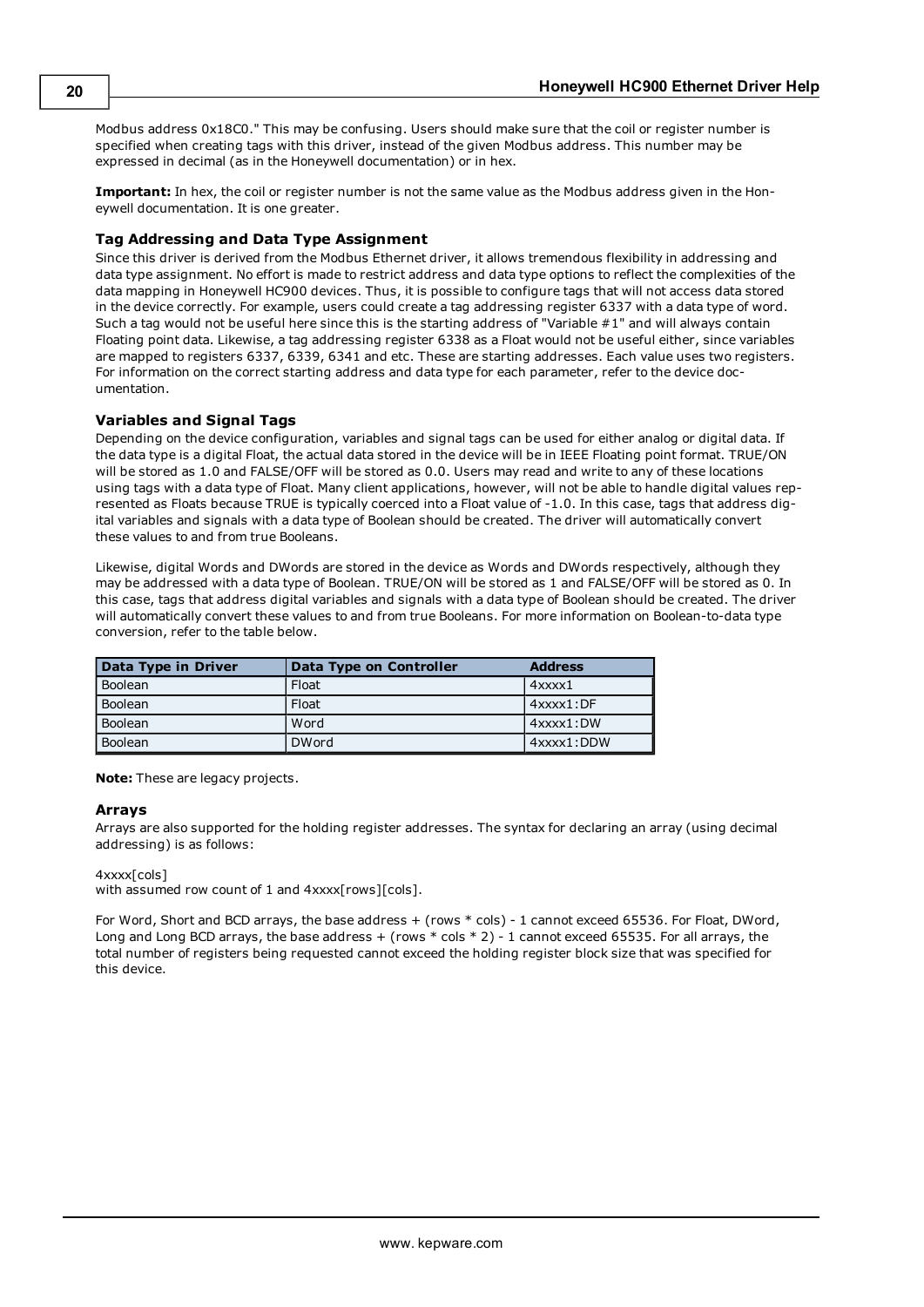## <span id="page-20-0"></span>**Optimizing Your Honeywell HC900 Ethernet Communications**

The Honeywell HC900 Ethernet driver has been designed to provide the best performance with the least amount of impact on the system's overall performance. While the Honeywell HC900 Ethernet driver is fast, there are a couple of guidelines that can be used in order to control and optimize the application and gain maximum performance.

Our server refers to communications protocols like Honeywell HC900 Ethernet as a channel. Each channel defined in the application represents a separate path of execution in the server. Once a channel has been defined, a series of devices must then be defined under that channel. Each of these devices represents a single Honeywell HC900 controller from which data will be collected. While this approach to defining the application will provide a high level of performance, it won't take full advantage of the Honeywell HC900 Ethernet driver or the network. An example of how the application may appear when configured using a single channel is shown below.



Each device appears under a single Honeywell HC900 Ethernet channel. In this configuration, the driver must move from one device to the next as quickly as possible in order to gather information at an effective rate. As more devices are added or more information is requested from a single device, the overall update rate begins to suffer.

If the Honeywell HC900 Ethernet driver could only define one single channel, then the example shown above would be the only option available; however, the Honeywell HC900 Ethernet driver can define up to 16 channels. Using multiple channels distributes the data collection workload by simultaneously issuing multiple requests to the network. An example of how the same application may appear when configured using multiple channels to improve performance is shown below.



Each device has now been defined under its own channel. In this new configuration, a single path of execution is dedicated to the task of gathering data from each device. If the application has 16 or fewer devices, it can be optimized exactly how it is shown here.

The performance will improve even if the application has more than 16 devices. While 16 or fewer devices may be ideal, the application will still benefit from additional channels. Although by spreading the device load across all channels will cause the server to move from device to device again, it can now do so with far less devices to process on a single channel.

Block Size, which is available on each defined device, can also affect the Honeywell HC900 Ethernet driver's performance. Block Size refers to the number of bytes that may be requested from a device at one time. To refine the performance of this driver, may be configured to 1 to 120 registers and 8 to 800 bits.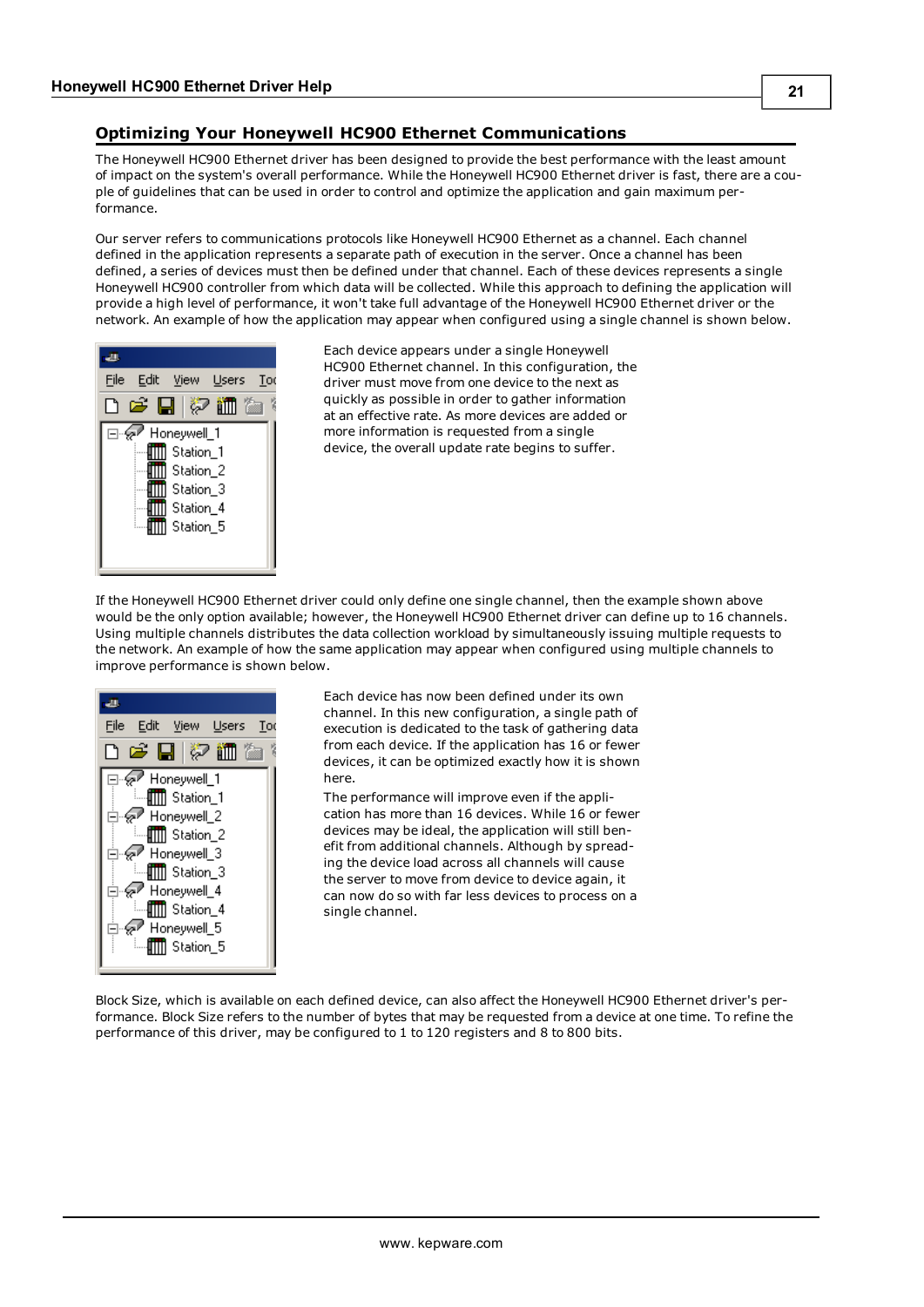## <span id="page-21-0"></span>**Error Descriptions**

The following error/warning messages may be generated. Click on the link for a description of the message.

#### **Address Validation**

**[Missing](#page-21-2) [address](#page-21-2)**

**[Device](#page-22-0) [address](#page-22-0) ['<address>'](#page-22-0) [contains](#page-22-0) [a](#page-22-0) [syntax](#page-22-0) [error](#page-22-0) [Address](#page-22-1) ['<address>'](#page-22-1) [is](#page-22-1) [out](#page-22-1) [of](#page-22-1) [range](#page-22-1) [for](#page-22-1) [the](#page-22-1) [specified](#page-22-1) [device](#page-22-1) [or](#page-22-1) [register](#page-22-1) [Device](#page-22-2) [address](#page-22-2) ['<address>'](#page-22-2) [is](#page-22-2) [not](#page-22-2) [supported](#page-22-2) [by](#page-22-2) [model](#page-22-2) ['<model](#page-22-2) [name>'](#page-22-2) [Data](#page-22-3) [Type](#page-22-3) ['<type>'](#page-22-3) [is](#page-22-3) [not](#page-22-3) [valid](#page-22-3) [for](#page-22-3) [device](#page-22-3) [address](#page-22-3) ['<address>'](#page-22-3) [Device](#page-22-4) [address](#page-22-4) ['<address>'](#page-22-4) [is](#page-22-4) [Read](#page-22-4) [Only](#page-22-4) [Array](#page-22-5) [size](#page-22-5) [is](#page-22-5) [out](#page-22-5) [of](#page-22-5) [range](#page-22-5) [for](#page-22-5) [address](#page-22-5) ['<address>'](#page-22-5) [Array](#page-23-0) [support](#page-23-0) [is](#page-23-0) [not](#page-23-0) [available](#page-23-0) [for](#page-23-0) [the](#page-23-0) [specified](#page-23-0) [address:](#page-23-0) ['<address>'](#page-23-0)**

#### **Device Status Messages**

**[Device](#page-23-2) ['<device](#page-23-2) [name>'](#page-23-2) [is](#page-23-2) [not](#page-23-2) [responding](#page-23-2) [Unable](#page-23-3) [to](#page-23-3) [write](#page-23-3) [to](#page-23-3) ['<address>'](#page-23-3) [on](#page-23-3) [device](#page-23-3) ['<device](#page-23-3) [name>'](#page-23-3)**

### **Device Specific Messages**

**[Failure](#page-24-0) [to](#page-24-0) [initiate](#page-24-0) ['winsock.dll'](#page-24-0) [Bad](#page-24-1) [address](#page-24-1) [in](#page-24-1) [block](#page-24-1) [\[x](#page-24-1) [to](#page-24-1) [y\]](#page-24-1) [on](#page-24-1) [device](#page-24-1) ['<device](#page-24-1) [name>'](#page-24-1) [Bad](#page-24-2) [received](#page-24-2) [length](#page-24-2) [\[x](#page-24-2) [to](#page-24-2) [y\]](#page-24-2) [on](#page-24-2) [device](#page-24-2) ['<device](#page-24-2) [name>'](#page-24-2)**

#### **Tag Import Specific Messages**

**[Could](#page-24-4) [not](#page-24-4) [read](#page-24-4) [record](#page-24-4) [<record>-Buffer](#page-24-4) [length](#page-24-4) [exceeded](#page-24-4) [No](#page-25-0) [tags](#page-25-0) [imported-Unsupported](#page-25-0) [file](#page-25-0) [format](#page-25-0) [Could](#page-25-1) [not](#page-25-1) [parse](#page-25-1) [expected](#page-25-1) [data](#page-25-1) [\(field](#page-25-1) [<field>,](#page-25-1) [record](#page-25-1) [<record>\)](#page-25-1) [Invalid](#page-25-2) [decimal](#page-25-2) [address](#page-25-2) [\(field](#page-25-2) [<field>,](#page-25-2) [record](#page-25-2) [<record>\)](#page-25-2) [Invalid](#page-25-3) [tag](#page-25-3) [name](#page-25-3) ['<name>'](#page-25-3) [\(field](#page-25-3) [<field>,](#page-25-3) [record](#page-25-3) [<record>\)](#page-25-3) [could](#page-25-3) [not](#page-25-3) [be](#page-25-3) [coerced](#page-25-3) [into](#page-25-3) [valid](#page-25-3) [name](#page-25-3) [Invalid](#page-26-0) [tag](#page-26-0) [name](#page-26-0) ['<old](#page-26-0) [name>'](#page-26-0) [\(field](#page-26-0) [<field>,](#page-26-0) [record](#page-26-0) [<record>\)](#page-26-0) [changed](#page-26-0) [to](#page-26-0) ['<new](#page-26-0) [name>'](#page-26-0) [Invalid](#page-26-1) [datatype](#page-26-1) [\(field](#page-26-1) [<field>,](#page-26-1) [record](#page-26-1) [<record>\)](#page-26-1) [Invalid](#page-26-2) [access](#page-26-2) [\(field](#page-26-2) [<field>,](#page-26-2) [record](#page-26-2) [<record>\)](#page-26-2) [Invalid](#page-26-3) [type](#page-26-3) [\(field](#page-26-3) [<field>,](#page-26-3) [record](#page-26-3) [<record>\)](#page-26-3) [Invalid](#page-27-0) [tag](#page-27-0) [type](#page-27-0) [\(field](#page-27-0) [<field>,](#page-27-0) [record](#page-27-0) [<record>\)](#page-27-0) [Could](#page-27-1) [not](#page-27-1) [import](#page-27-1) [tag](#page-27-1) [in](#page-27-1) [record](#page-27-1) [<record>-unknown](#page-27-1) [block](#page-27-1) [name](#page-27-1) [Invalid](#page-27-2) [block](#page-27-2) [name](#page-27-2) ['<name>'](#page-27-2) [\(field](#page-27-2) [<field>,](#page-27-2) [record](#page-27-2) [<record>\)](#page-27-2) [could](#page-27-2) [not](#page-27-2) [be](#page-27-2) [coerced](#page-27-2) [into](#page-27-2) [valid](#page-27-2) [group](#page-27-2) [name](#page-27-2) [Invalid](#page-27-3) [block](#page-27-3) [name](#page-27-3) ['<old](#page-27-3) [name>'](#page-27-3) [\(field](#page-27-3) [<field>,](#page-27-3) [record](#page-27-3) [<record>\)](#page-27-3) [changed](#page-27-3) [to](#page-27-3) ['<new](#page-27-3) [name>'](#page-27-3)**

## <span id="page-21-1"></span>**Address Validation**

The following error/warning messages may be generated. Click on the link for a description of the message.

#### **Address Validation**

**[Missing](#page-21-2) [address](#page-21-2) [Device](#page-22-0) [address](#page-22-0) ['<address>'](#page-22-0) [contains](#page-22-0) [a](#page-22-0) [syntax](#page-22-0) [error](#page-22-0) [Address](#page-22-1) ['<address>'](#page-22-1) [is](#page-22-1) [out](#page-22-1) [of](#page-22-1) [range](#page-22-1) [for](#page-22-1) [the](#page-22-1) [specified](#page-22-1) [device](#page-22-1) [or](#page-22-1) [register](#page-22-1) [Device](#page-22-2) [address](#page-22-2) ['<address>'](#page-22-2) [is](#page-22-2) [not](#page-22-2) [supported](#page-22-2) [by](#page-22-2) [model](#page-22-2) ['<model](#page-22-2) [name>'](#page-22-2) [Data](#page-22-3) [Type](#page-22-3) ['<type>'](#page-22-3) [is](#page-22-3) [not](#page-22-3) [valid](#page-22-3) [for](#page-22-3) [device](#page-22-3) [address](#page-22-3) ['<address>'](#page-22-3) [Device](#page-22-4) [address](#page-22-4) ['<address>'](#page-22-4) [is](#page-22-4) [Read](#page-22-4) [Only](#page-22-4) [Array](#page-22-5) [size](#page-22-5) [is](#page-22-5) [out](#page-22-5) [of](#page-22-5) [range](#page-22-5) [for](#page-22-5) [address](#page-22-5) ['<address>'](#page-22-5) [Array](#page-23-0) [support](#page-23-0) [is](#page-23-0) [not](#page-23-0) [available](#page-23-0) [for](#page-23-0) [the](#page-23-0) [specified](#page-23-0) [address:](#page-23-0) ['<address>'](#page-23-0)**

## <span id="page-21-2"></span>**Missing address**

## **Error Type:**

Warning

## **Possible Cause:**

A tag address that has been specified statically has no length.

#### **Solution:**

Re-enter the address in the client application.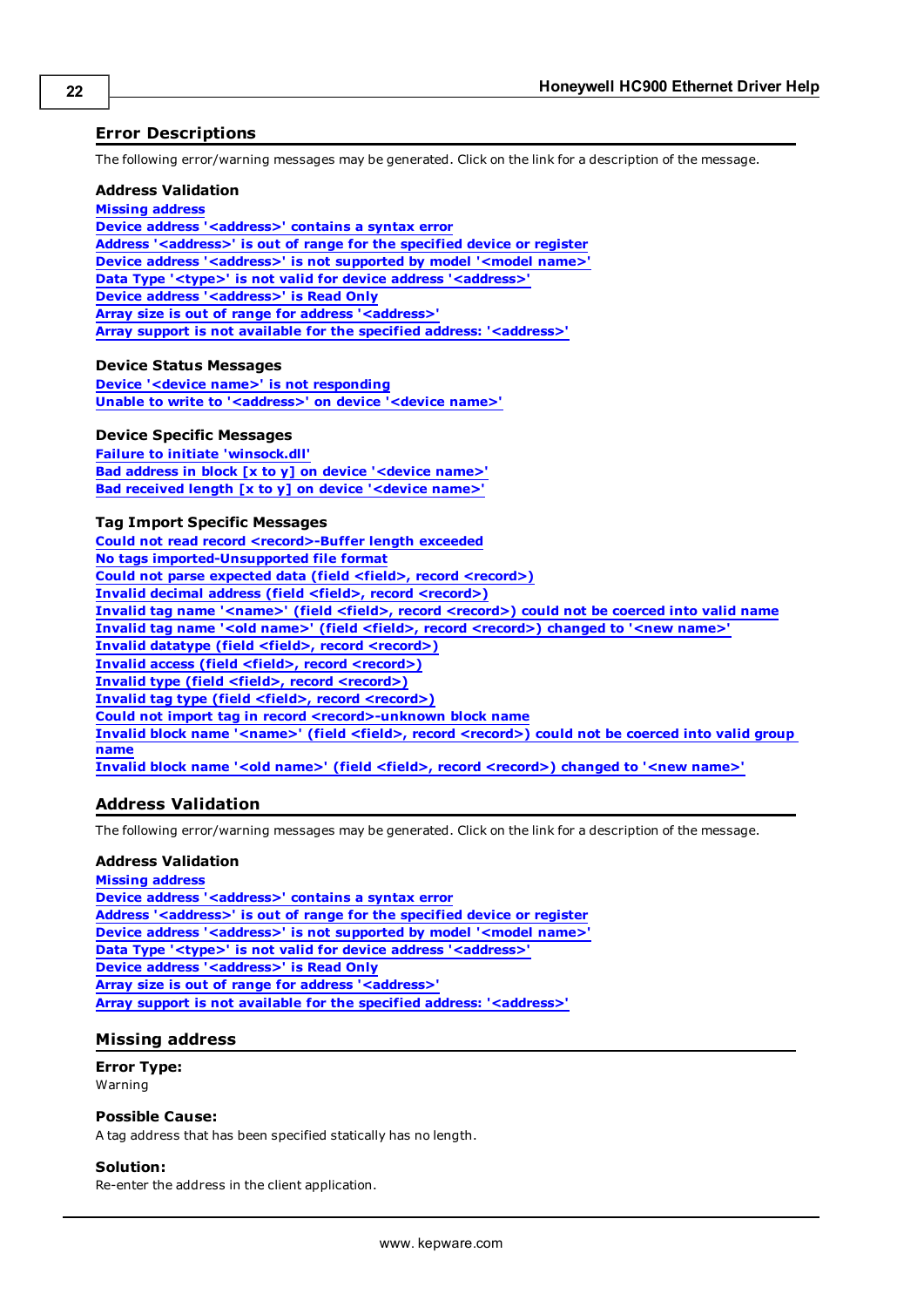## <span id="page-22-0"></span>Device address '<address>' contains a syntax error

### **Error Type:**

Warning

### **Possible Cause:**

An invalid tag address has been specified in a dynamic request.

#### **Solution:**

<span id="page-22-1"></span>Re-enter the address in the client application.

## **Address '<address>' is out of range for the specified device or register**

## **Error Type:**

Warning

#### **Possible Cause:**

A tag address that has been specified statically references a location that is beyond the range of supported locations for the device.

#### **Solution:**

<span id="page-22-2"></span>Verify that the address is correct; if it is not, re-enter it in the client application.

## Device address '<address>' is not supported by model '<model name>'

#### **Error Type:**

Warning

#### **Possible Cause:**

A tag address that has been specified statically references a location that is valid for the communications protocol but not supported by the target device.

#### **Solution:**

Verify that the address is correct; if it is not, re-enter it in the client application. Also verify that the selected model name for the device is correct.

## <span id="page-22-3"></span>Data Type '<type>' is not valid for device address '<address>'

#### **Error Type:**

Warning

## **Possible Cause:**

A tag address that has been specified statically has been assigned an invalid data type.

## **Solution:**

<span id="page-22-4"></span>Modify the requested data type in the client application.

## **Device address '<address>' is Read Only**

#### **Error Type:**

Warning

## **Possible Cause:**

A tag address that has been specified statically has a requested access mode that is not compatible with what the device supports for that address.

## **Solution:**

<span id="page-22-5"></span>Change the access mode in the client application.

## **Array size is out of range for address '<address>'**

## **Error Type:**

Warning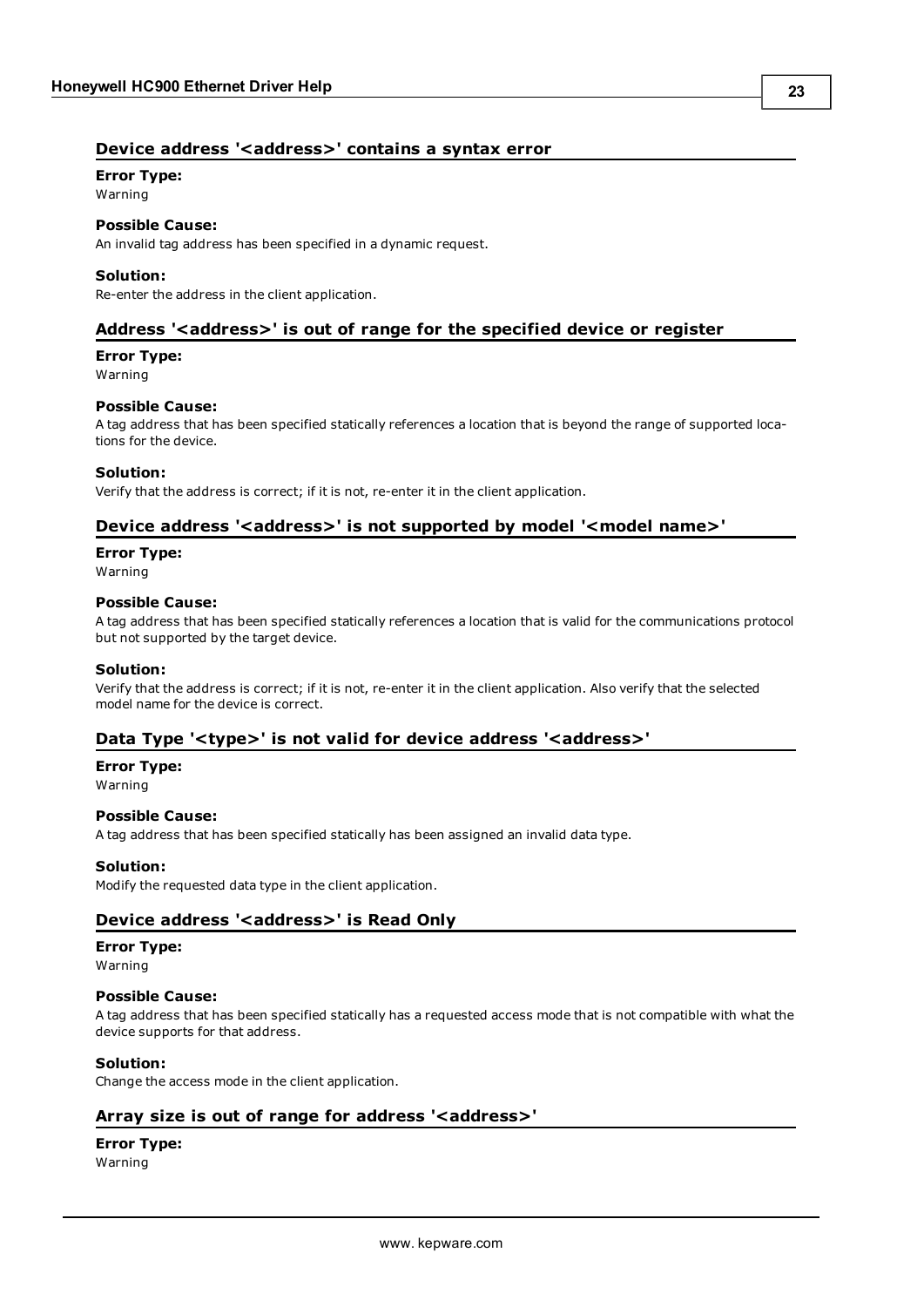#### **Possible Cause:**

A tag address that has been specified statically is requesting an array size that is too large for the address type or block size of the driver.

#### **Solution:**

<span id="page-23-0"></span>Re-enter the address in the client application to specify a smaller value for the array or a different starting point.

## **Array support is not available for the specified address: '<address>'**

#### **Error Type:**

Warning

#### **Possible Cause:**

A tag address that has been specified statically contains an array reference for an address type that doesn't support arrays.

#### **Solution:**

<span id="page-23-1"></span>Re-enter the address in the client application to remove the array reference or correct the address type.

## **Device Status Messages**

The following error/warning messages may be generated. Click on the link for a description of the message.

#### **Device Status Messages**

**[Device](#page-23-2) ['<device](#page-23-2) [name>'](#page-23-2) [is](#page-23-2) [not](#page-23-2) [responding](#page-23-2) [Unable](#page-23-3) [to](#page-23-3) [write](#page-23-3) [to](#page-23-3) ['<address>'](#page-23-3) [on](#page-23-3) [device](#page-23-3) ['<device](#page-23-3) [name>'](#page-23-3)**

## <span id="page-23-2"></span>**Device '<device name>' is not responding**

#### **Error Type:**

Serious

#### **Possible Cause:**

- 1. The connection between the device and the Host PC is broken.
- 2. The communication parameters for the connection are incorrect.
- 3. The named device may have been assigned an incorrect Network ID.

4. The response from the device took longer to receive than the amount of time specified in the "Request Timeout" device setting.

#### **Solution:**

- 1. Verify the cabling between the PC and the device.
- 2. Verify that the specified communication parameters match those of the device.
- 3. Verify that the Network ID given to the named device matches that of the actual device.

<span id="page-23-3"></span>4. Increase the Request Timeout setting so that the entire response can be handled.

## Unable to write to '<address>' on device '<device name>'

#### **Error Type:**

Serious

#### **Possible Cause:**

- 1. The named device may not be connected to the network.
- 2. The named device may have been assigned an incorrect Network ID.
- 3. The named device is not responding to write requests.
- 4. The address does not exist in the PLC.

#### **Solution:**

- 1. Check the PLC network connections.
- <span id="page-23-4"></span>2. Verify that the Network ID given to the named device matches that of the actual device.

## **Device Specific Messages**

The following error/warning messages may be generated. Click on the link for a description of the message.

## **Device Specific Messages**

**[Failure](#page-24-0) [to](#page-24-0) [initiate](#page-24-0) ['winsock.dll'](#page-24-0)**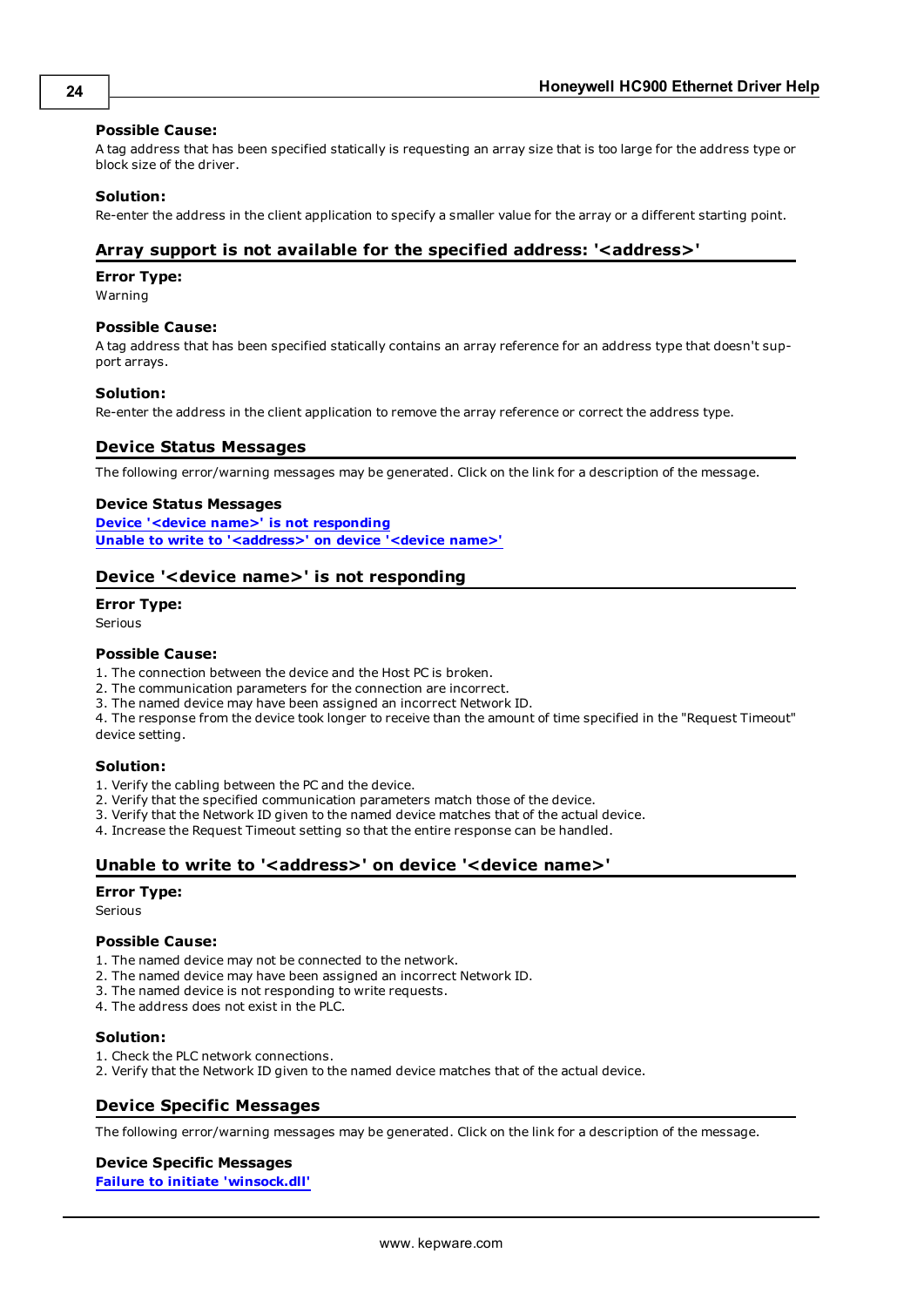## <span id="page-24-0"></span>**Failure to initiate 'winsock.dll'**

## **Error Type:**

Fatal

## **Possible Cause:**

Could not negotiate with the operating systems winsock 1.1 functionality.

## **Solution:**

<span id="page-24-1"></span>Verify that the winsock.dll is properly installed on the system.

## **Bad address in block [x to y] on device '<device name>'**

## **Error Type:**

Fatal addresses falling in this block.

#### **Cause:**

This error is reported when the driver attempts to read a location in a PLC that does not exist. For example, in a PLC that only has holding registers 40001 to 41400, requesting address 41405 would generate this error. Once this error is generated, the driver will not request the specified block of data from the PLC again. Any other addresses being requested that are in this same block will also go invalid.

#### **Solution:**

<span id="page-24-2"></span>The client application should be modified to ask for addresses within the range of the device.

## **Bad received length [x to y] on device '<device name>'**

#### **Error Type:**

Fatal addresses falling in this block.

#### **Cause:**

The driver attempted to read a block of memory in the PLC. The PLC responded with no error, but did not provide the driver with the requested block size of data.

## **Solution:**

<span id="page-24-3"></span>Ensure that the range of memory exists for the PLC.

## **Tag Import Specific Messages**

The following error/warning messages may be generated. Click on the link for a description of the message.

#### **Tag Import Specific Messages**

**[Could](#page-24-4) [not](#page-24-4) [read](#page-24-4) [record](#page-24-4) [<record>-Buffer](#page-24-4) [length](#page-24-4) [exceeded](#page-24-4) [No](#page-25-0) [tags](#page-25-0) [imported-Unsupported](#page-25-0) [file](#page-25-0) [format](#page-25-0) [Could](#page-25-1) [not](#page-25-1) [parse](#page-25-1) [expected](#page-25-1) [data](#page-25-1) [\(field](#page-25-1) [<field>,](#page-25-1) [record](#page-25-1) [<record>\)](#page-25-1) [Invalid](#page-25-2) [decimal](#page-25-2) [address](#page-25-2) [\(field](#page-25-2) [<field>,](#page-25-2) [record](#page-25-2) [<record>\)](#page-25-2) [Invalid](#page-25-3) [tag](#page-25-3) [name](#page-25-3) ['<name>'](#page-25-3) [\(field](#page-25-3) [<field>,](#page-25-3) [record](#page-25-3) [<record>\)](#page-25-3) [could](#page-25-3) [not](#page-25-3) [be](#page-25-3) [coerced](#page-25-3) [into](#page-25-3) [valid](#page-25-3) [name](#page-25-3) [Invalid](#page-26-0) [tag](#page-26-0) [name](#page-26-0) ['<old](#page-26-0) [name>'](#page-26-0) [\(field](#page-26-0) [<field>,](#page-26-0) [record](#page-26-0) [<record>\)](#page-26-0) [changed](#page-26-0) [to](#page-26-0) ['<new](#page-26-0) [name>'](#page-26-0) [Invalid](#page-26-1) [datatype](#page-26-1) [\(field](#page-26-1) [<field>,](#page-26-1) [record](#page-26-1) [<record>\)](#page-26-1) [Invalid](#page-26-2) [access](#page-26-2) [\(field](#page-26-2) [<field>,](#page-26-2) [record](#page-26-2) [<record>\)](#page-26-2) [Invalid](#page-26-3) [type](#page-26-3) [\(field](#page-26-3) [<field>,](#page-26-3) [record](#page-26-3) [<record>\)](#page-26-3) [Invalid](#page-27-0) [tag](#page-27-0) [type](#page-27-0) [\(field](#page-27-0) [<field>,](#page-27-0) [record](#page-27-0) [<record>\)](#page-27-0) [Could](#page-27-1) [not](#page-27-1) [import](#page-27-1) [tag](#page-27-1) [in](#page-27-1) [record](#page-27-1) [<record>-unknown](#page-27-1) [block](#page-27-1) [name](#page-27-1) [Invalid](#page-27-2) [block](#page-27-2) [name](#page-27-2) ['<name>'](#page-27-2) [\(field](#page-27-2) [<field>,](#page-27-2) [record](#page-27-2) [<record>\)](#page-27-2) [could](#page-27-2) [not](#page-27-2) [be](#page-27-2) [coerced](#page-27-2) [into](#page-27-2) [valid](#page-27-2) [group](#page-27-2) [name](#page-27-2) [Invalid](#page-27-3) [block](#page-27-3) [name](#page-27-3) ['<old](#page-27-3) [name>'](#page-27-3) [\(field](#page-27-3) [<field>,](#page-27-3) [record](#page-27-3) [<record>\)](#page-27-3) [changed](#page-27-3) [to](#page-27-3) ['<new](#page-27-3) [name>'](#page-27-3)**

## <span id="page-24-4"></span>**Could not read record <record>-Buffer length exceeded**

**Error Type:** Warning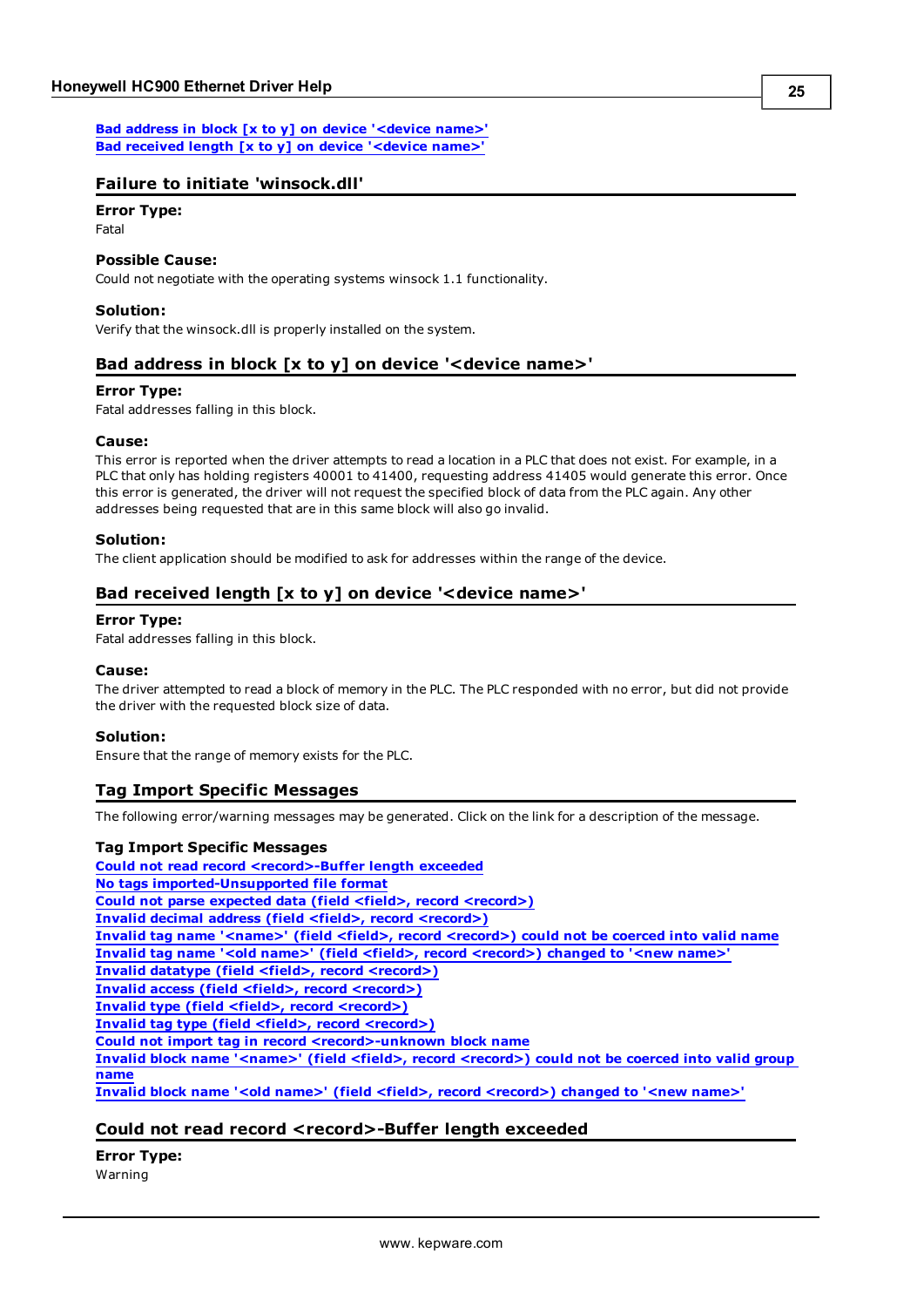#### **Possible Cause:**

- 1. A record exceeded the maximum allowed length of 1024 characters.
- 2. File may be corrupted.

#### **Solution:**

1. Edit tag name and description data to reduce length.

<span id="page-25-0"></span>2. Regenerate file.

## **No tags imported-Unsupported file format**

#### **Error Type:**

Warning

#### **Possible Cause:**

The import file is not one of the types the driver is able to read.

#### **Solution:**

Change the import file type to one that is supported.

## **See Also:**

## <span id="page-25-1"></span>**[Creating](#page-13-0) [Tag](#page-13-0) [Import](#page-13-0) [Files](#page-13-0)**

## **Could not parse expected data (field <field>, record <record>)**

#### **Error Type:**

Warning

#### **Possible Cause:**

- 1. The field exceed the maximum allowed length of 256 characters.
- 2. The field delimiter (comma) is missing, possibly due to a file editing error.
- 3. The file is corrupted.

#### **Solution:**

- 1. Edit the specified field to reduce length if possible.
- 2. Edit the file and replace the delimiter.
- <span id="page-25-2"></span>3. Regenerate the file.

## **Invalid decimal address (field <field>, record <record>)**

### **Error Type:**

Warning

## **Possible Cause:**

- 1.The data in the specified field is not a decimal value, possibly due to a file editing error.
- 2. The file is not in one of the supported formats.
- 3. The file is corrupted.

#### **Solution:**

1. Edit the file and correct the specified field. 2. Regenerate the file.

## **See Also: [Creating](#page-13-0) [Tag](#page-13-0) [Import](#page-13-0) [Files](#page-13-0)**

## <span id="page-25-3"></span>**Invalid tag name '<name>' (field <field>, record <record>) could not be coerced into valid name**

## **Error Type:**

Warning

#### **Possible Cause:**

The tag name specified in the file is not a valid OPC server tag name, and the driver's tag name modification mechanism was unable to create a unique and valid name based on the field.

#### **Solution:**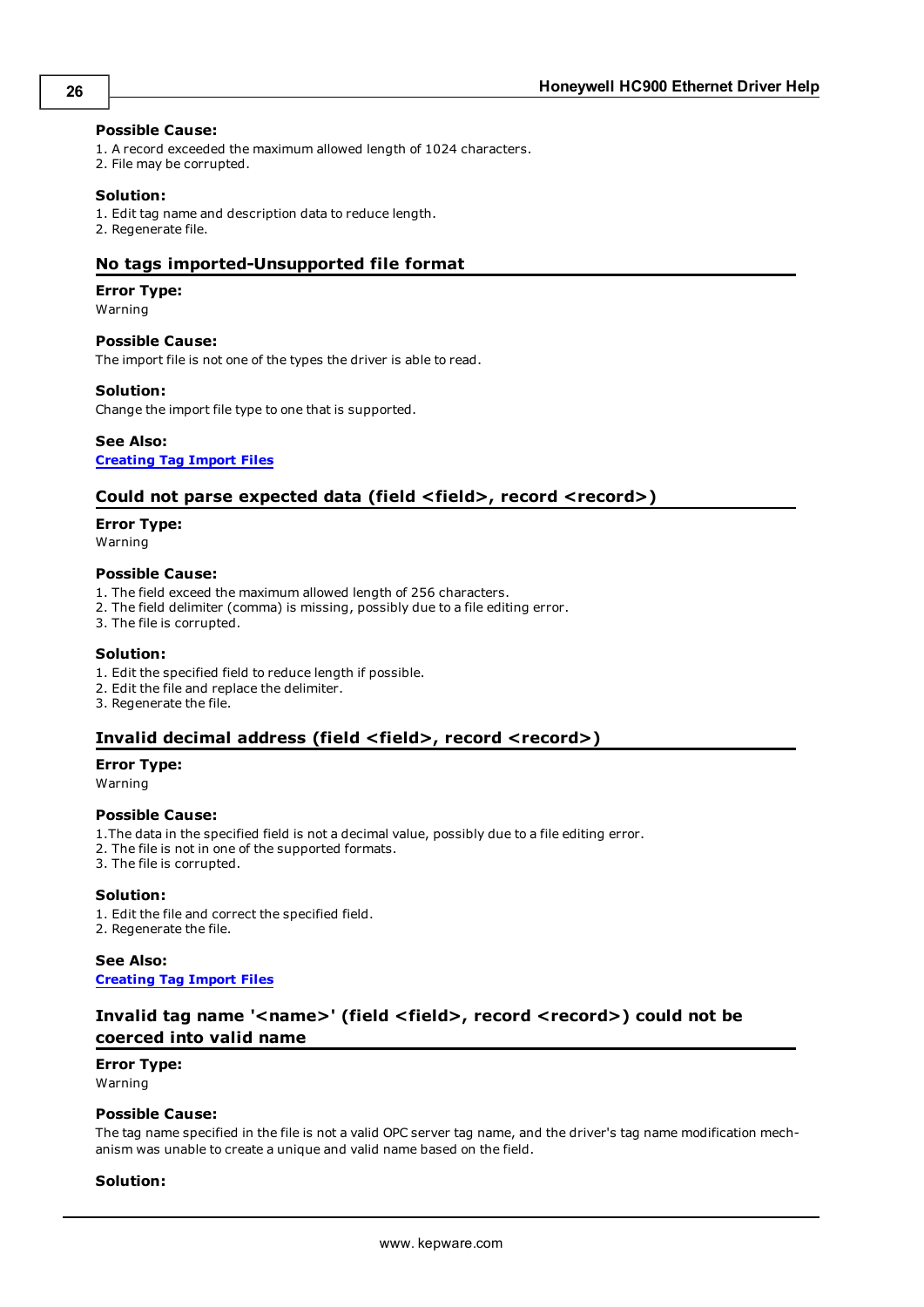<span id="page-26-0"></span>Manually create the tag.

## **Invalid tag name '<old name>' (field <field>, record <record>) changed to '<new name>'**

## **Error Type:**

Information

## **Possible Cause:**

This is not truly an error. Tag names that are valid in the Hybrid Control Designer are not necessary valid in the OPC server. The driver created a valid tag name based on the name read from the file.

## **Solution:**

<span id="page-26-1"></span>N/A

## **Invalid datatype (field <field>, record <record>)**

#### **Error Type:**

Warning

#### **Possible Cause:**

1. The datatype in the specified field is not one of the types supported by the driver, possibly due to a file editing error.

2. The file is not in one of the supported formats.

3. The file is corrupted.

#### **Solution:**

1. Edit the file and change the specified field to a supported datatype. Supported types are: "unsigned 16", "signed 16", "unsigned 32", "signed 32", and "Float 32".

2. Regenerate the file.

## **See Also:**

<span id="page-26-2"></span>**[Creating](#page-13-0) [Tag](#page-13-0) [Import](#page-13-0) [Files](#page-13-0)**

## **Invalid access (field <field>, record <record>)**

#### **Error Type:**

Warning

#### **Possible Cause:**

1. The access type in the specified field is not one of the types supported by the driver, possible due to a file editing error.

2. The file is not in one of the supported formats.

3. The file is corrupted.

## **Solution:**

1. Edit the file and change the specified field to a supported access types. Supported types are: "R", "W", and "R/W".

2. Regenerate the file.

**See Also: [Creating](#page-13-0) [Tag](#page-13-0) [Import](#page-13-0) [Files](#page-13-0)**

## <span id="page-26-3"></span>**Invalid type (field <field>, record <record>)**

## **Error Type:**

Warning

## **Possible Cause:**

1. The type in the specified field is not one of the types expected by the driver, possible due to a file editing error.

- 2. The file is not in one of the supported formats.
- 3. The file is corrupted.

## **Solution:**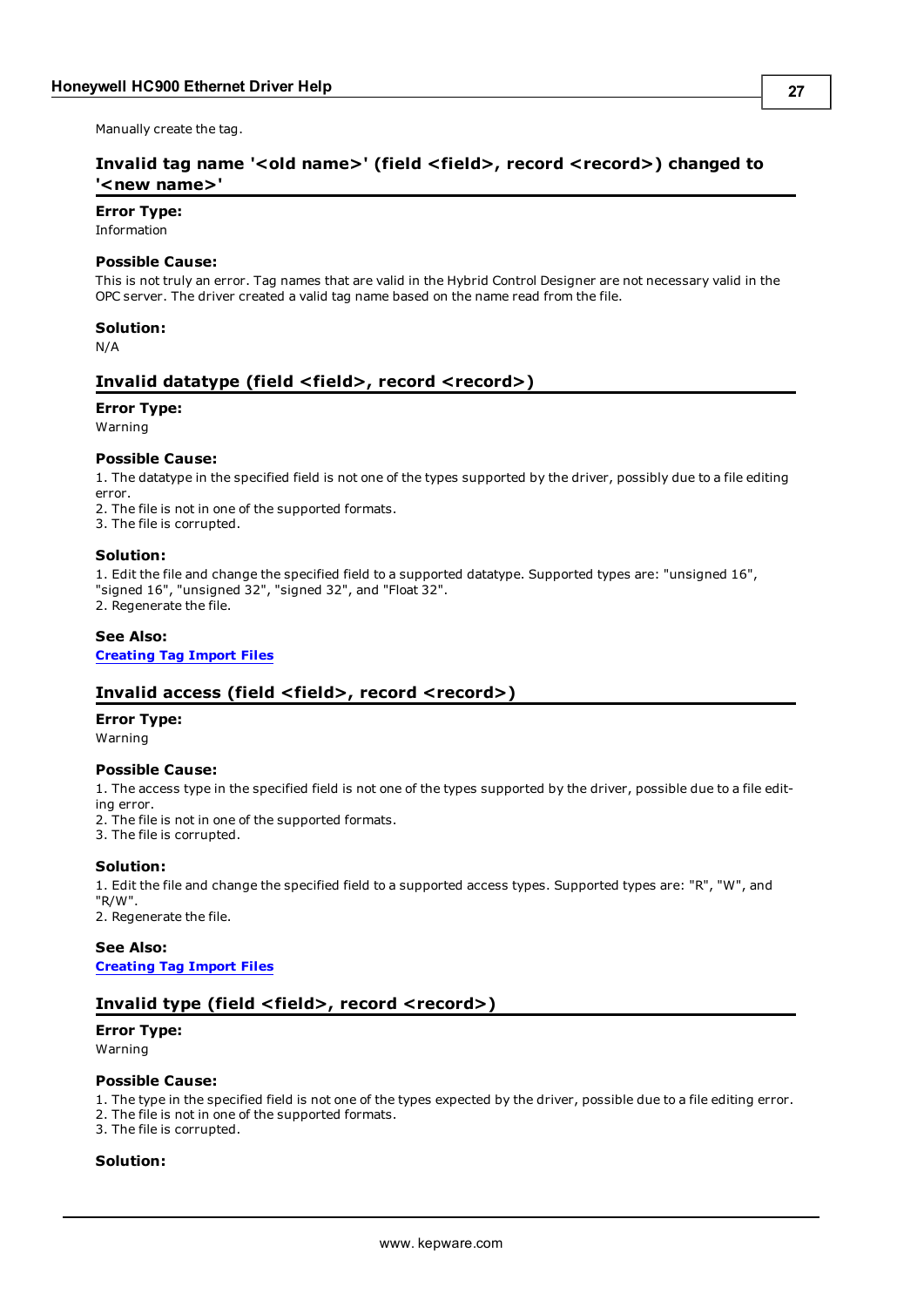1. Edit the file and change the specified field to a supported type. Expected types are "Variable" and "Signal Tag". There are many other types used for function block data, but the driver should not be trying to process these when importing a function block file. 2. Regenerate the file.

#### **See Also:**

#### <span id="page-27-0"></span>**[Creating](#page-13-0) [Tag](#page-13-0) [Import](#page-13-0) [Files](#page-13-0)**

## **Invalid tag type (field <field>, record <record>)**

#### **Error Type:**

Warning

#### **Possible Cause:**

1. The tag type in the specified field is not one of the types expected by the driver, possible due to a file editing error.

2. The file is not in one of the expected formats.

3. The file is corrupted.

#### **Solution:**

1. Edit the file and change the specified field to a supported tag type. Expected tag types are "Digital" and "Analog". 2. Regenerate the file.

**See Also: [Creating](#page-13-0) [Tag](#page-13-0) [Import](#page-13-0) [Files](#page-13-0)**

#### <span id="page-27-1"></span>**Could not import tag in record <record>-unknown block name**

#### **Error Type:**

Warning

#### **Possible Cause:**

The driver read a header that indicated that the file was a Detailed Function Block Report. The driver did not find an expected block sub-header record.

#### **Solution:**

Verify that the file is a Detailed Function Block Report, and that the block sub-headers are present. Regenerate the file if needed.

## <span id="page-27-2"></span>**Invalid block name '<name>' (field <field>, record <record>) could not be coerced**

#### **Error Type:**

Warning

#### **Possible Cause:**

The tag name specified in the file is not a valid OPC server group name, and the driver's tag name modification mechanism was unable to create a unique and valid name based on field.

#### **Solution:**

<span id="page-27-3"></span>Edit the file and modify the tag name in the block subheader.

## **Invalid block name '<old name>' (field <field>, record <record>) changed to '<new>'**

#### **Error Type:**

Information

#### **Possible Cause:**

This is not truly an error. Tag names that are valid in the Hybrid Control Designer are not necessary valid in the OPC server. The driver created a valid group name based on the name read from the file.

#### **Solution:**

N/A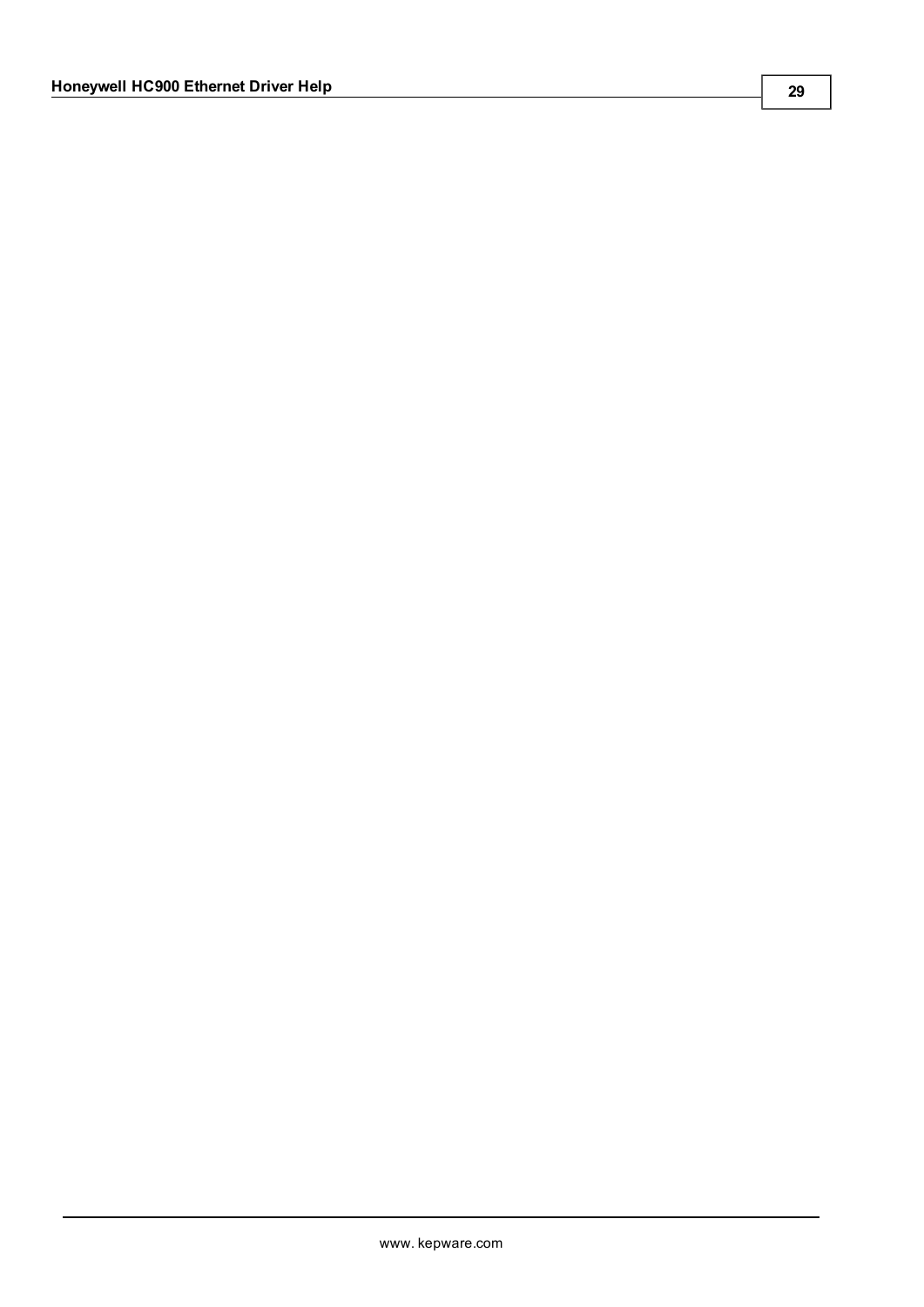# <span id="page-29-0"></span>**Index**

## **A**

## **B**

## **C**

## **D**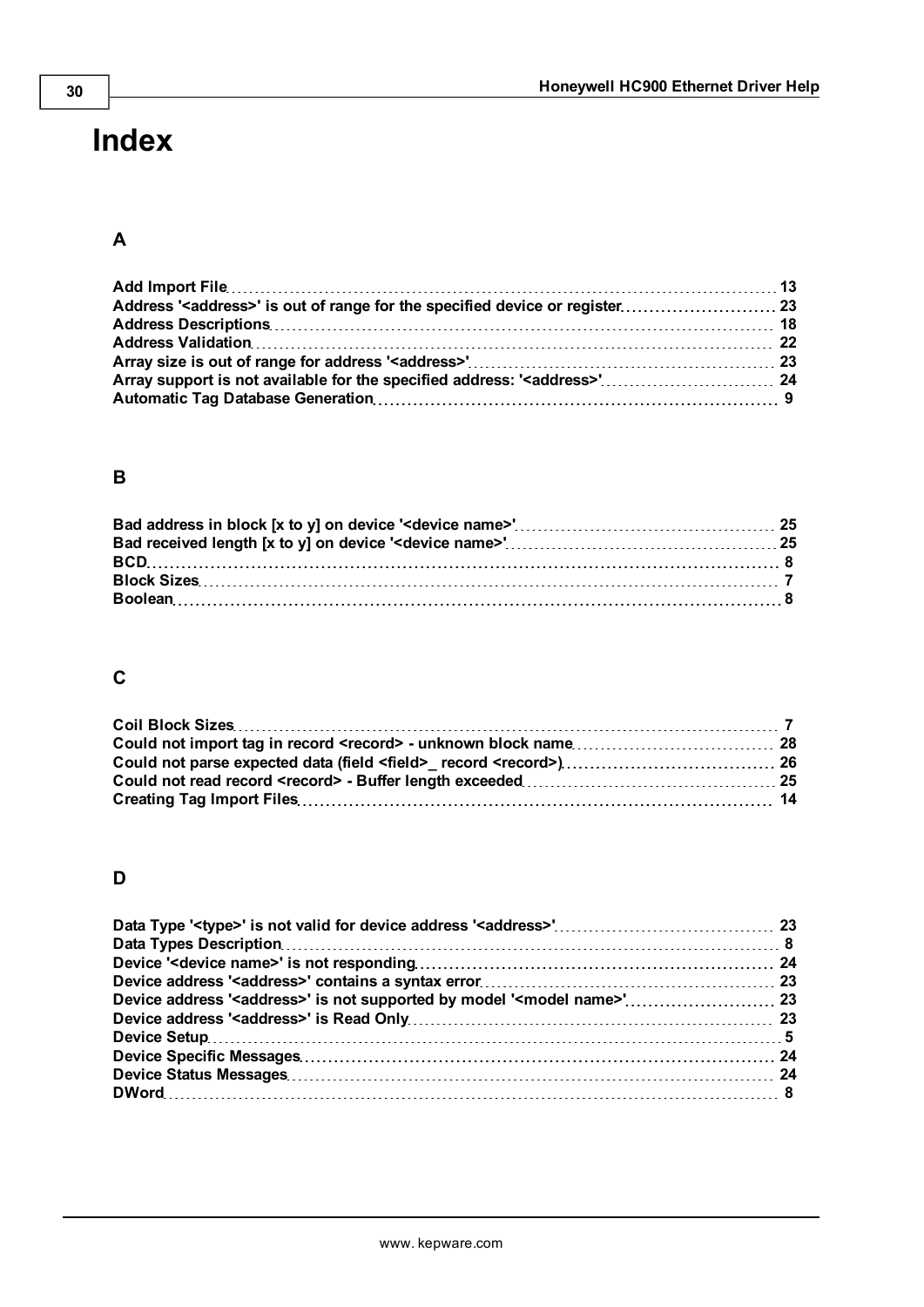## **E**

|--|--|--|

## **F**

| Failure to initiate 'winsock.dll'…………………………………………………………………………… 25 |  |
|-------------------------------------------------------------------|--|
|                                                                   |  |

## **H**

## **I**

| Invalid block name ' <name>' (field <field>, record <record>) could not be coerced 28</record></field></name>                 |  |
|-------------------------------------------------------------------------------------------------------------------------------|--|
| Invalid block name ' <old name="">' (field <field>, record <record>) changed to '<new>' 28</new></record></field></old>       |  |
|                                                                                                                               |  |
|                                                                                                                               |  |
| Invalid tag name ' <name>' (field <field>, record <record>) could not be coerced into valid  26</record></field></name>       |  |
|                                                                                                                               |  |
| Invalid tag name ' <old name="">' (field <field>, record <record>) changed to '<new name="">' 27</new></record></field></old> |  |
|                                                                                                                               |  |
|                                                                                                                               |  |

## **L**

## **M**

|--|